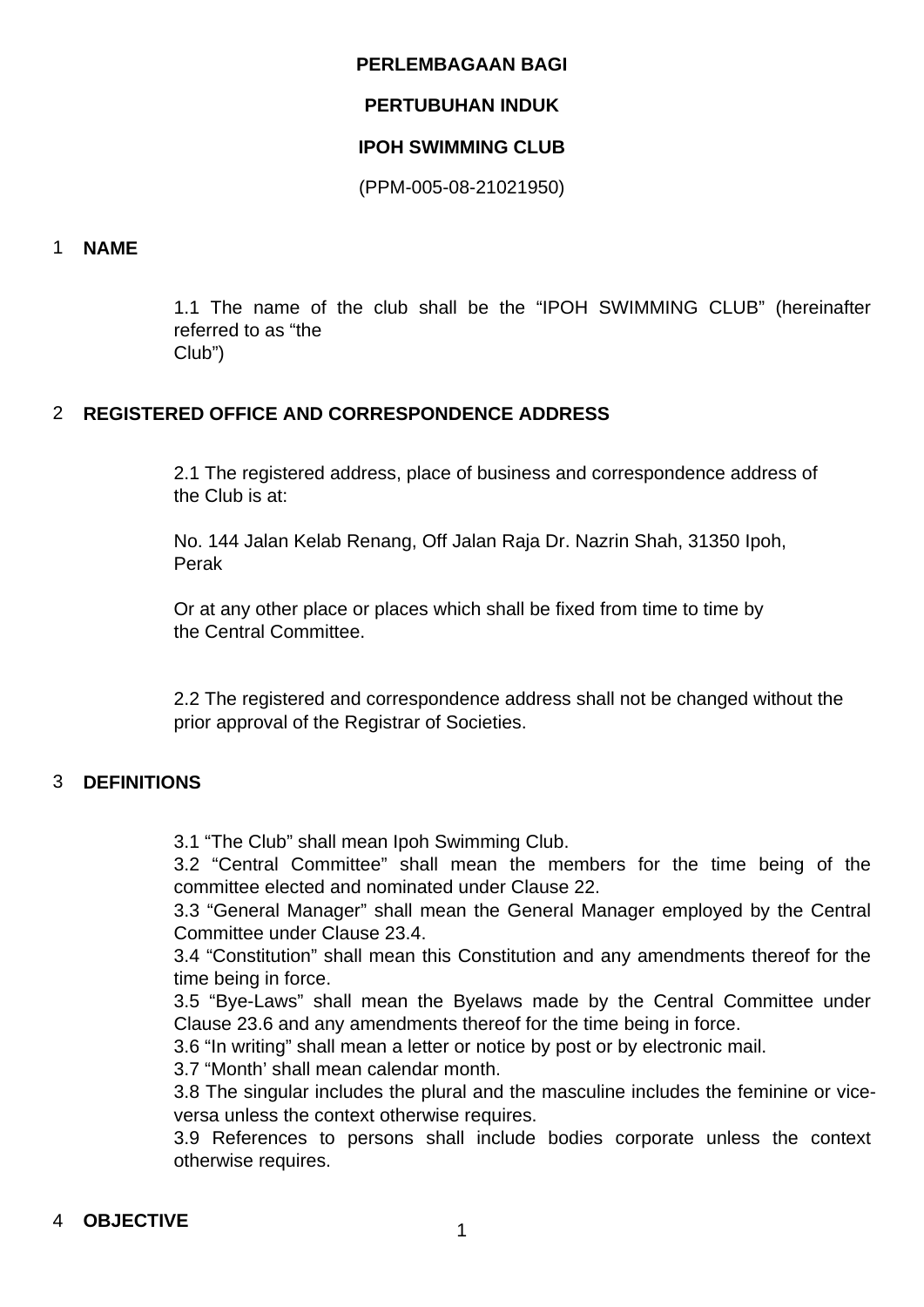The objective and function of the Club shall be:

4.1 To promote social, swimming, sporting and recreational activities for its members.

4.2 To purchase, take on lease or license or hire or otherwise acquire movable and immovable property of any kind for the furtherance of the objective of the Club and sell, exchange, surrender or otherwise dispose of any movable and immovable property on such terms as may be considered expedient by its members.

#### 5 **EMBLEM AND BADGE**

The emblem of the Club shall be as depicted below:-

A. The Colour Yellow represents the Official Colour of the State of Perak.

B. The Trident represent the Strength of the Club.

C. The Life Buoy represents the Stability of the Club.

D. The Red Stripes on the buoy represents the 4 pillars of the Club's Key Beliefs:

- (a) Stability of the Club.
- (b) Continuous growth and development.
- (c) Safety and wellbeing of Members.
- (d) Family Orientated.

E. The Rope on the Trident and Buoy Represents the linkage to the Club's Strength supported by the 4 pillars above

# 6 **PATRON**

The Patron of the Club shall be the Duli Yang Maha Mulia Paduka Seri Sultan Perak Darul Ridzuan, subject to His Royal Highness' consent.

# 7 **MEMBERSHIP QUALIFICATION**

7.1 Membership (other than Junior Membership under 8.8) is open to all persons who have reached the age of 21 years, are of good character and are not bankrupts.

#### 8 **TYPES OF MEMBERSHIP**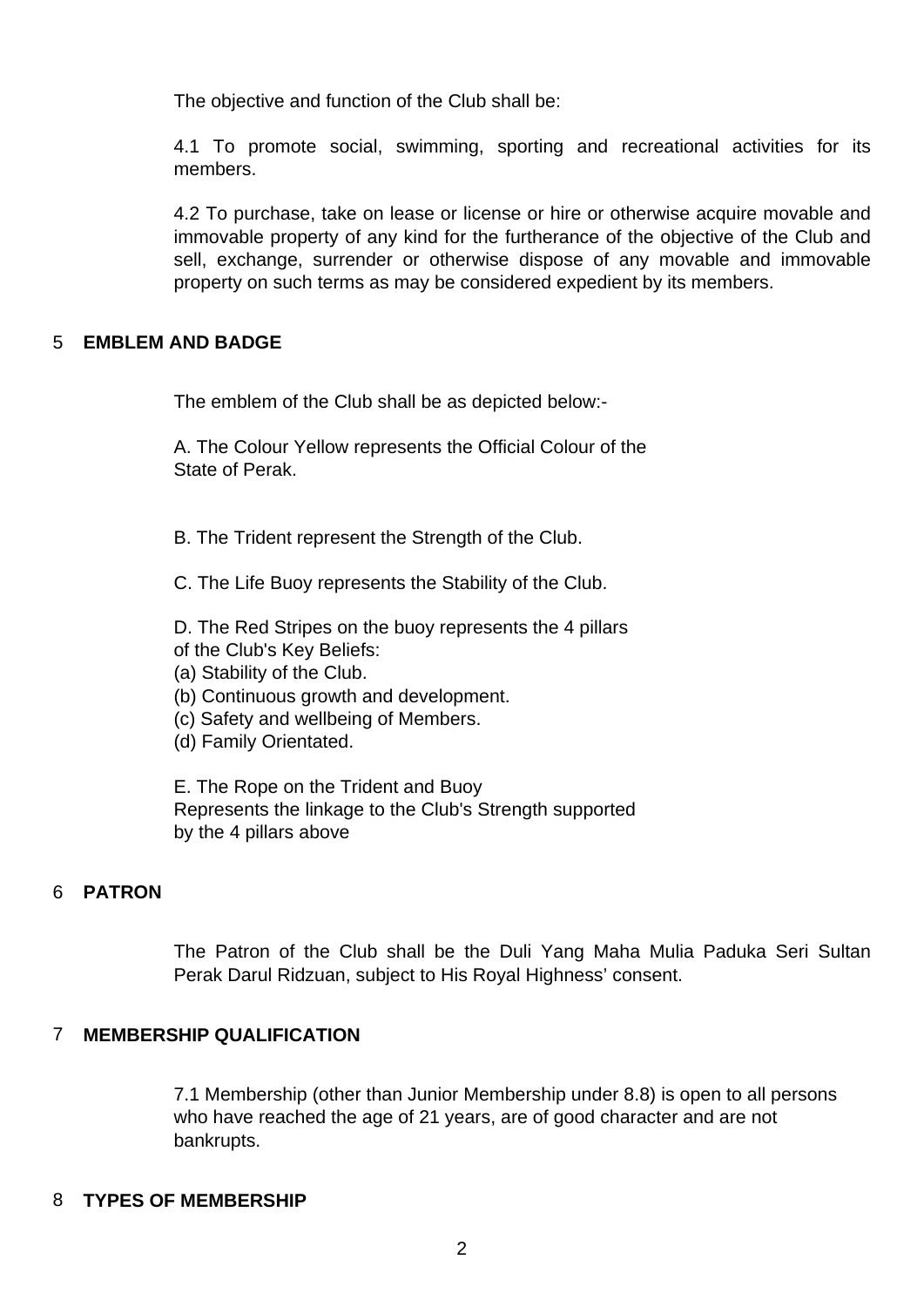The types of membership of the Club are:-

# 8.1 HONORARY MEMBERS

The Honorary Members of the Club shall be the Paramount Ruler of Malaysia, The Raja Muda of Perak, The Prime Minister of Malaysia, The Menteri Besar of Perak, 15 Honorary Members nominated by the Perak State Government, and not more than 20 other Honorary Members who in the unanimous opinion of the Central Committee deserve to be bestowed the honor or to be removed.

# 8.2 LIFE MEMBERS

A member who has: -

8.2.1 served as President of the Club for a continuous period of not less than 2 terms

or;

8.2.2 served in the Central Committee for a continuous period of not less than 5 terms shall upon attaining the age of 65 years be bestowed a Life Membership.

#### 8.3 SENIOR MEMBERS

Ordinary Members who have attained the age of 65 years and above and have been a member of the Club for 25 years or more shall in addition to the privileges of an Ordinary Member be entitled to pay the reduced subscription set forth in Clause 12.2.

#### 8.4 ORDINARY MEMBERS

Ordinary Members shall be persons who are qualified under Clause 7 and have been elected under Clause 10.

#### 8.5 NOMINATED MEMBERS

The Club shall provide for 150 Nominated Members consisting of persons currently serving in the Perak State public service or the Federal public service or statutory bodies whose names have been agreed to by the State Government of Perak.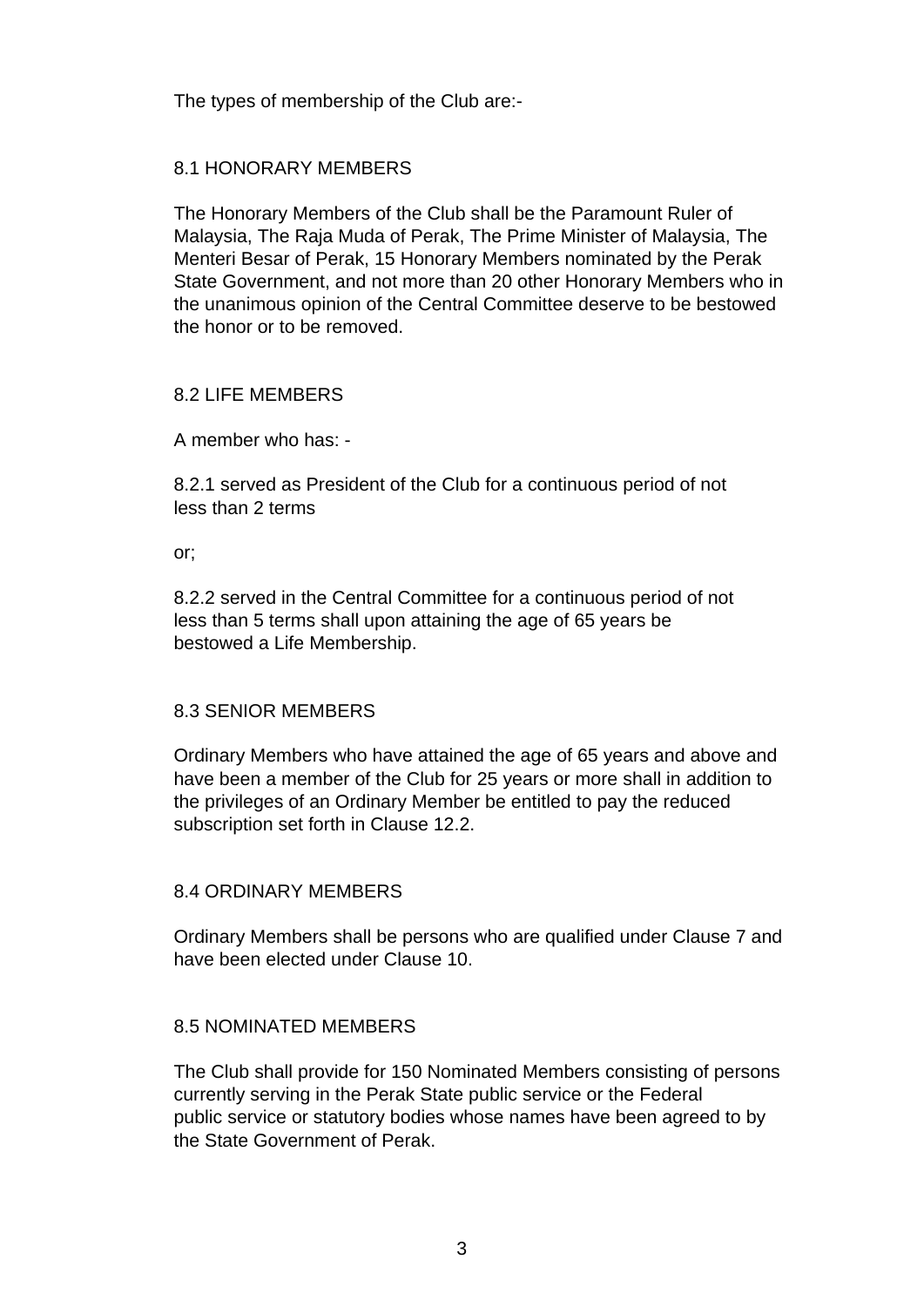# 8.6 ASSOCIATE MEMBERS

8.6.1 In the event of the demise of a member, the surviving nominated spouse registered with the Club, shall within 12 months after the demise apply without payment of any entrance fee to become an Associate Member and the subscription shall follow that of the spouse before his death. Such application shall be considered by the Central Committee who may accept or reject the same without giving any reason.

8.6.2 Associate Members who have attained the age of 65 years and above and have

been an Associate Member of the Club for 25 years or more shall in addition to the privileges of an Associate Member be entitled to pay the reduced subscription as that of a Senior Member set forth in Clause 12.2.

# 8.7 CORPORATE MEMBERS

8.7.1 The Club shall keep a register of bodies entitled to nominate Corporate Members in accordance with this Constitution. A body registered on such register is hereinafter called a "Registered Corporation".

8.7.2 A Registered Corporation's right to nominate a Corporate Member is hereinafter called a "Corporate Right". Save for such Corporate Right, a Registered Corporation shall have no voice or vote in the affairs or management of the Club or any other rights whatsoever.

8.7.3 The following shall be eligible to be listed as Registered Corporation:

8.7.3.1 any incorporated company with its registered office in and carrying on business in Malaysia, and

8.7.3.2. such other bodies as the Central Committee may from time to time approve.

8.7.4 Anybody wishing to become a Registered Corporation shall apply in the appropriate form. Such application shall be considered by the Central Committee who may accept or reject the same without giving any reason for such acceptance or rejection.

8.7.5 A Registered Corporation shall pay a registration fee as stated in Clause 11.6.1. Such fee shall entitle the Registered Corporation to be registered as such for a period of five (5) years from the date of registration. A Registered Corporation may hold up to three (3) Corporate Rights. A Registered Corporation shall be jointly and severally liable for all dues owing to the Club by its nominee/s.

8.7.6 On payment of a Nominee fee as stated in Clause 11.6.2 (hereinafter called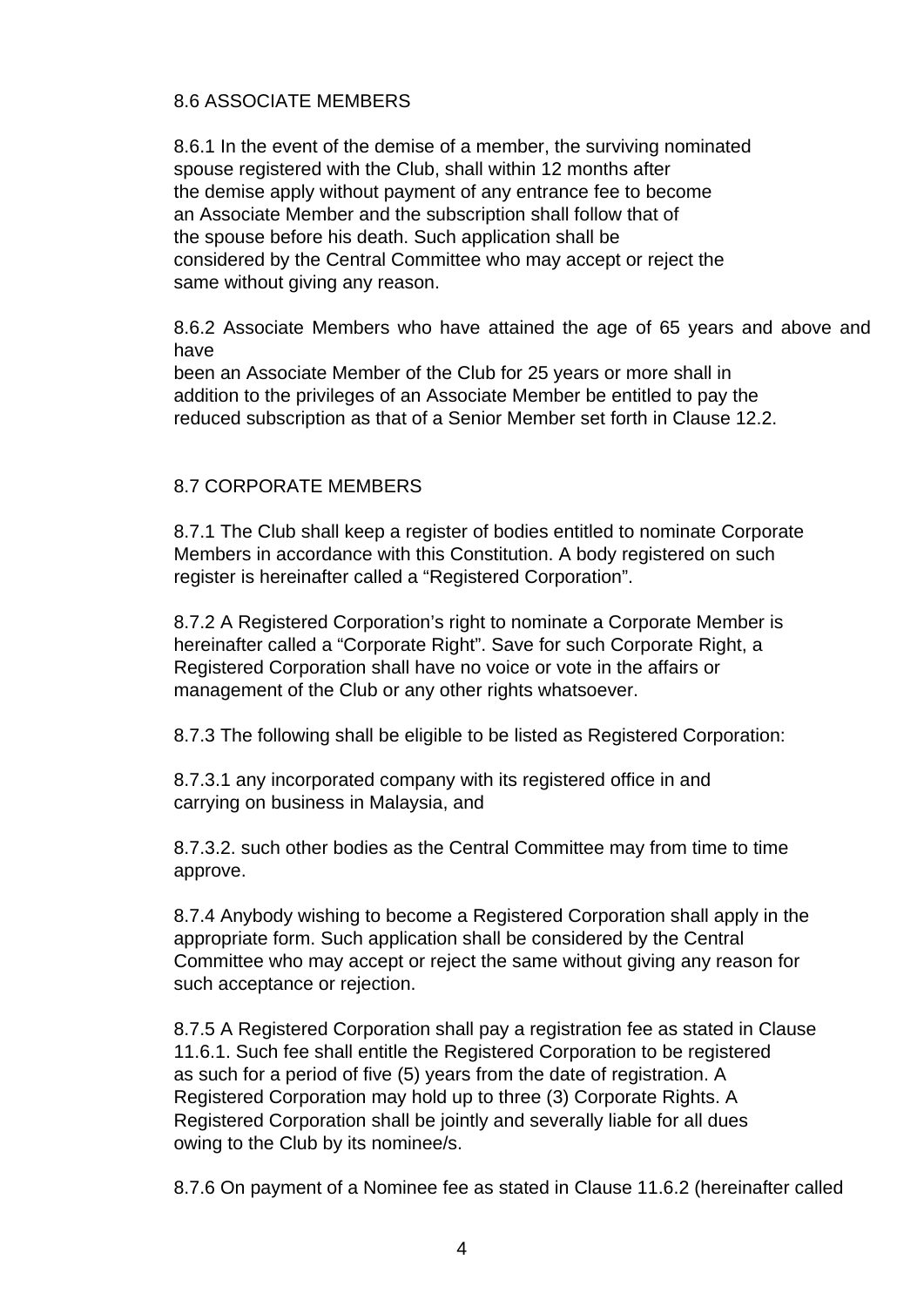the "Nominee Fee") a Registered Corporation shall be entitled to nominate one person to enjoy corporate privileges of each Corporate Right it holds. Such nomination shall be in writing addressed to the General Manager and shall be subject to acceptance by the Central Committee. A person so nominated is called a "Corporate Member".

8.7.7 A Registered Corporation may at any time withdraw its nomination and on payment of the Nominee Fee nominate some other person as its nominee. On withdrawal of a nomination the nominee shall cease to be a Corporate Member.

8.7.8 A Corporate Member shall be a person who is qualified under Clause 10 and shall pay the same monthly subscription and any other fees as are paid by Ordinary Members of the Club.

8.7.9 A Corporate Member is entitled to the same privileges as an Ordinary Member except those of nominating candidates for election, attending and voting at General Meetings. The Club's Constitution and regulations applicable to members shall apply mutatis mutandis to a Corporate Member including the right of the Central Committee to fine, suspend or expel a Corporate Member. In the event of expulsion of a Corporate Member, the Registered Corporation shall be entitled on payment of the Nominee Fee, to nominate another person in his place.

# 8.8 JUNIOR MEMBERS

8.8.1 Children of Life Members, Senior Members, Ordinary Members, Nominated Members

and Associate Members who have attained their 18th birthday shall be proposed for Junior Membership provided that such person is unmarried, not gainfully employed and the parent remains a member of the Club. The proposer for such membership shall be the parent. The parent shall sign an undertaking that all debts and liabilities incurred by such Junior Member shall be settled promptly. A Junior Member automatically ceases his Junior Membership upon attaining the age of 21 years.

8.8.2 A Junior Member (Clause 8.8.1) (except those of Nominated Members) may on

reaching 21 years of age apply for Ordinary Membership in accordance with Clause 9 and shall on application be required to pay an entrance fee equal to 50% of that provided under Clause 11.2.1. The proposer in such case shall be the parent and shall be subjected to Clause 10.

8.8.3 In the event where an Ordinary Member's child is between the age of 18 and 21

years at the time when the parent becomes a member of the Club, the membership of such a child is at the discretion of the Central Committee and subject to such conditions as the Central Committee may determine.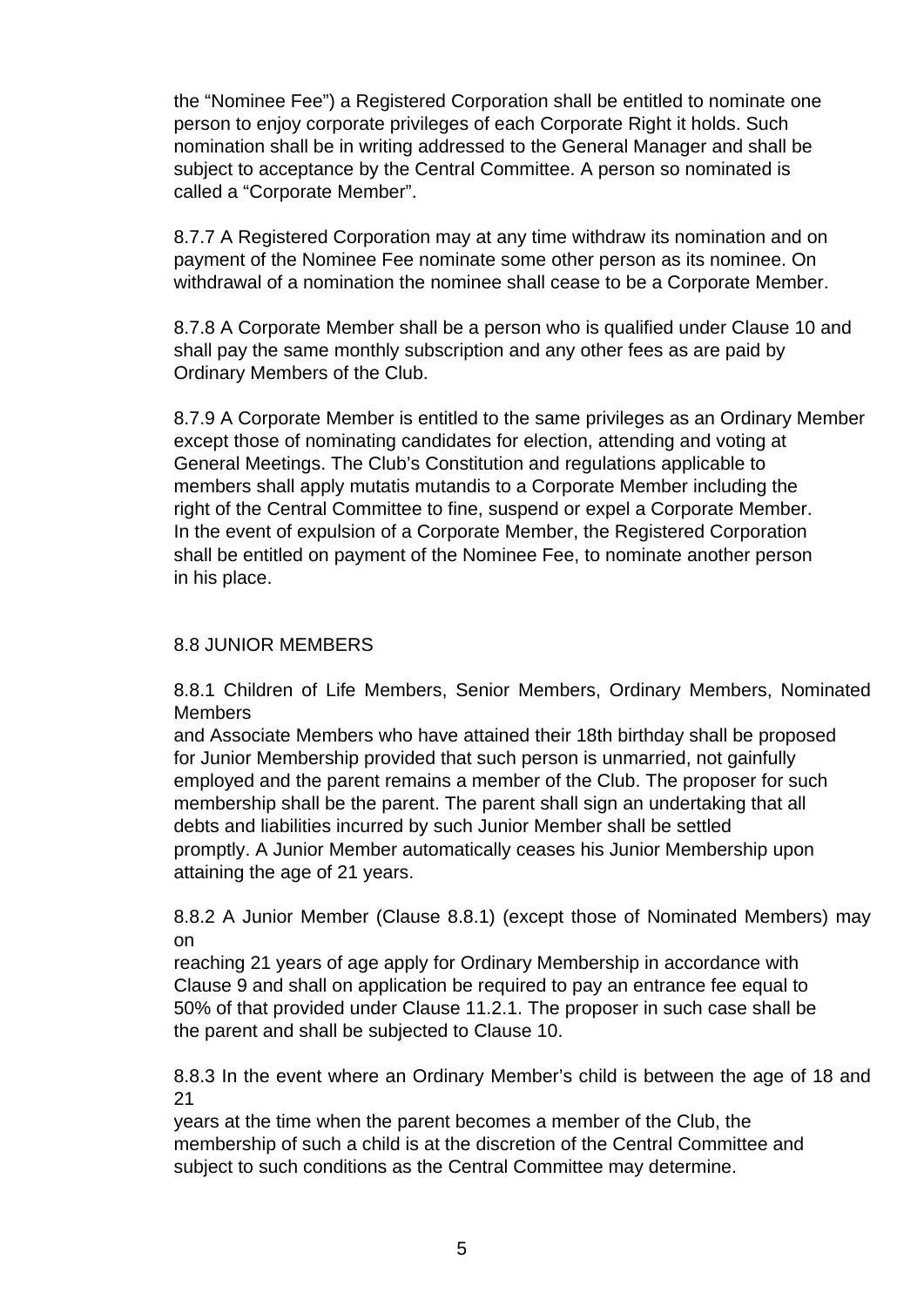# 8.9 VISITING MEMBERS

8.9.1 Any person above the age of 18 years on a temporary visit to the State of Perak may be admitted as a Visiting Member of the Club for a period of not more than 3 consecutive months. This period may be extended at the discretion of the Central Committee for a further period of 3 months, but no further extension of the period shall be granted.

8.9.2 A Visiting Member shall be proposed and seconded by any members (Clauses 13.1

and 9.1.2) and the approval for such application is at the sole discretion of the Central Committee. The proposer and seconder shall be jointly and severally liable for all payments due to the Club by such Visiting Member.

# 8.10 AFFILIATED MEMBERS

8.10.1 Members of Clubs with which the Club has reciprocal arrangements shall be entitled to all the privileges of Ordinary Members (except those of nominating candidates for election, voting, competing for prizes or participating in sweepstakes) on presentation of a document of introduction from such affiliated Club.

8.10.2 This Clause shall not apply to persons who reside within the City of Ipoh or to persons who remain as defaulters of the Club.

# 9 **APPLICATION FOR MEMBERSHIP & TRANSFER OF MEMBERSHIP**

#### 9.1 APPLICATION

9.1.1 Application for membership shall be made in the appropriate application forms as

the Central Committee shall from time to time prescribe.

9.1.2 A candidate for membership shall be proposed and seconded by any two members

(Clause 13.1) both of whom must have been members of the Club for not less than 3

years. No member may propose or second more than 3 candidates in a calendar year.

9.1.3 The candidate's proposer and seconder shall be jointly and severally liable for any

monies due from him to the Club up to a period of one year from the date of his election to the Club.

#### 9.2 TRANSFER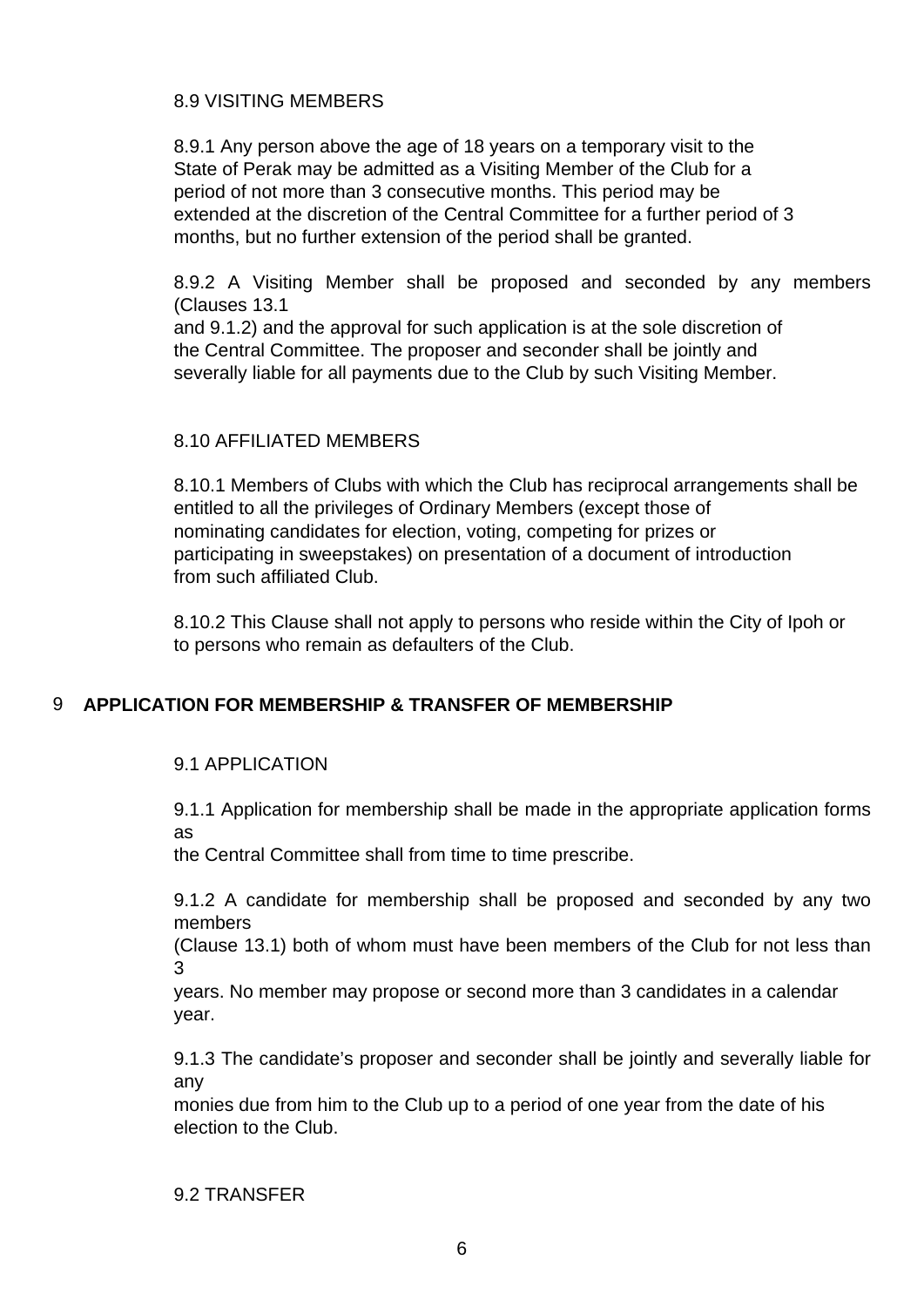9.2.1 Life Members, Senior Members and Ordinary Members shall be at liberty:-

9.2.1.1 To request in writing to the Central Committee to transfer his membership (provided always at the time of application, the member has not ceased to be a member pursuant to Clause 16) to the member's spouse or child or grandchild or great grandchild provided they are age 21 years and above on the date of the request and on payment of a transfer fee of RM6,000.00.

9.2.1.2 To request in writing to the Central Committee to transfer his membership to the member's brother or sister or the brother's or sister's child or grandchild or great grandchild provided they are age 21 years and above on the date of request, on payment of a transfer fee equivalent to 50% of the prevailing entrance fee stated in Clause 11.2.1.

9.2.2. Associate Member shall be at liberty: -

To request in writing to the Central Committee to transfer his membership (provided always at the time of application, the member has not ceased to be a member pursuant

to Clause 16) to the member's child or grandchild or great grandchild as an ordinary member provided they are aged 21 years and above on the date of the request and on

payment of a transfer fee equivalent to 50% of the prevailing entrance fee stated in Clause 11.2.1.

9.2.3. The Central Committee shall at its sole discretion decide whether to accept or reject the said member's request and the decision made by the Central Committee shall be final and absolute.

9.2.4 All such request for transfer shall be subjected to Clause 10.

# 10 **ELECTION OF CANDIDATE FOR MEMBERSHIP**

10.1 The name of each candidate with the names of his proposer and seconder shall ordinarily be posted on the Club notice board for not less than one (1) month before such candidate shall be eligible for election.

10.2 Before the expiry of the period of posting provided under Clause 10.1, the candidate for

election together with his proposal or seconder shall be required to attend an interview

with the Membership Sub-Committee at the Club premise on an appointed date and time.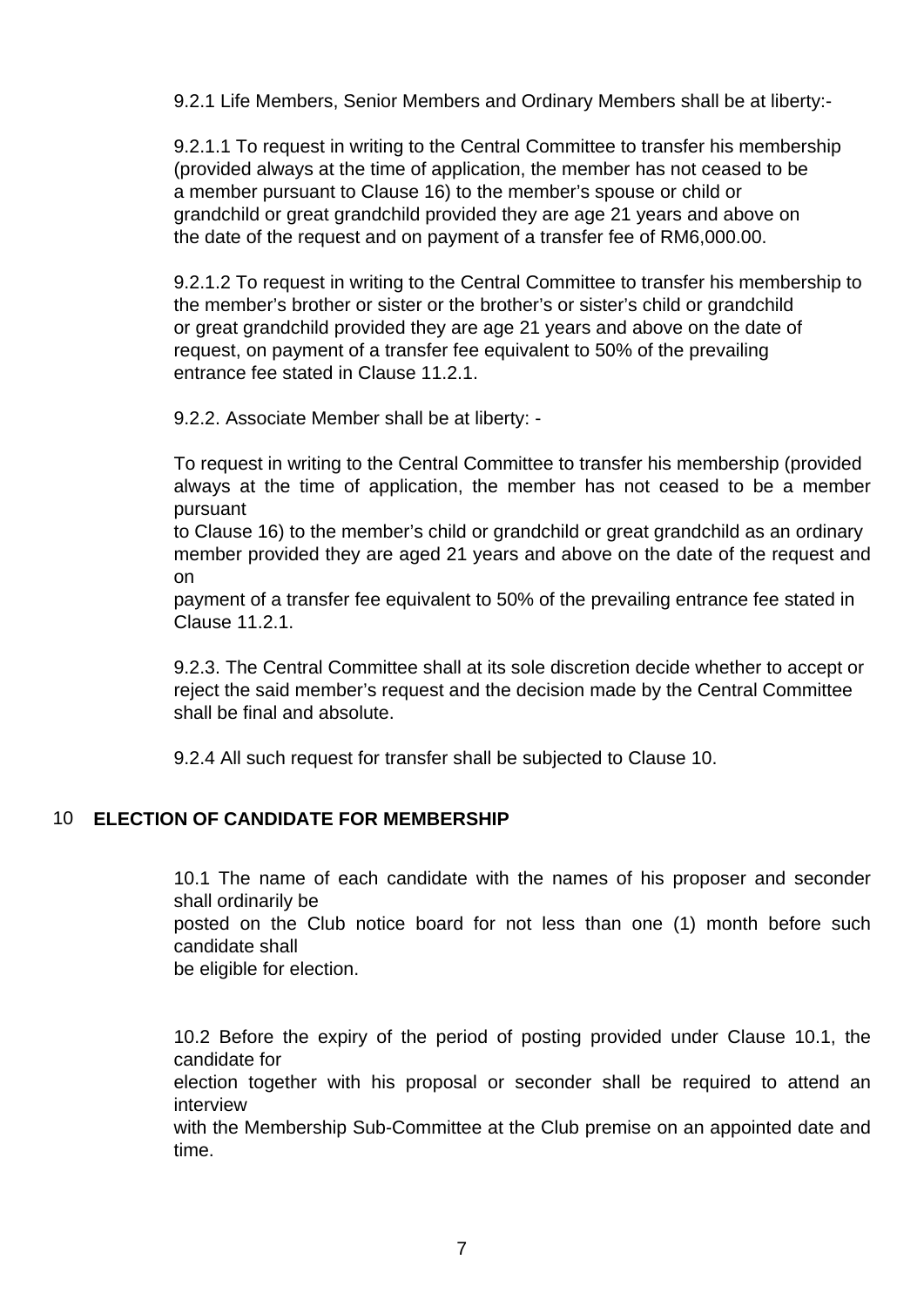10.3 On the expiry of the period of posting provided under Clause 10.1, and on the recommendation

of the Membership Sub-Committee, the General Manager shall invite the candidate(s) and his

proposer or his seconder to meet members of the Central Committee at the monthly committee

meeting. The election of candidate shall be by the Central Committee. For election, a

candidate must receive a two-third 2/3 majority decision from the members of the **Central** 

Committee present in that meeting.

10.4 The Central Committee shall not consider the election of a candidate who has not complied

with the provision of Clause 10.2 and Clause 10.3 unless due to exceptional circumstances,

such candidate has been exempted from doing so by the Central Committee.

10.5 A candidate who has been twice invited to meet the Committee and fails to do so without

giving reasonable explanation for such failure shall be deemed to have withdrawn his

application.

10.6 At any time before his election the application of a candidate may be:-

10.6.1 withdrawn by the candidate; or

10.6.2 withdrawn by his proposer or seconder; or

10.6.3 rejected by the Membership Sub-Committee or Central Committee; or

10.6.4 rendered void by the proposer or seconder ceasing to be a member under Clause 16

unless within a period of 7 days or such further period as the Central Committee may

permit, some other member replaces his proposer or seconder as the case may be.

10.7 The General Manager shall within 7 days after the decision of the Central Committee inform

each candidate whether or not he has been elected. A candidate may enjoy the amenities of the

Club and be liable to pay the same monthly subscription of Ordinary Member only upon receipt

of notification of his election in writing from the General Manager.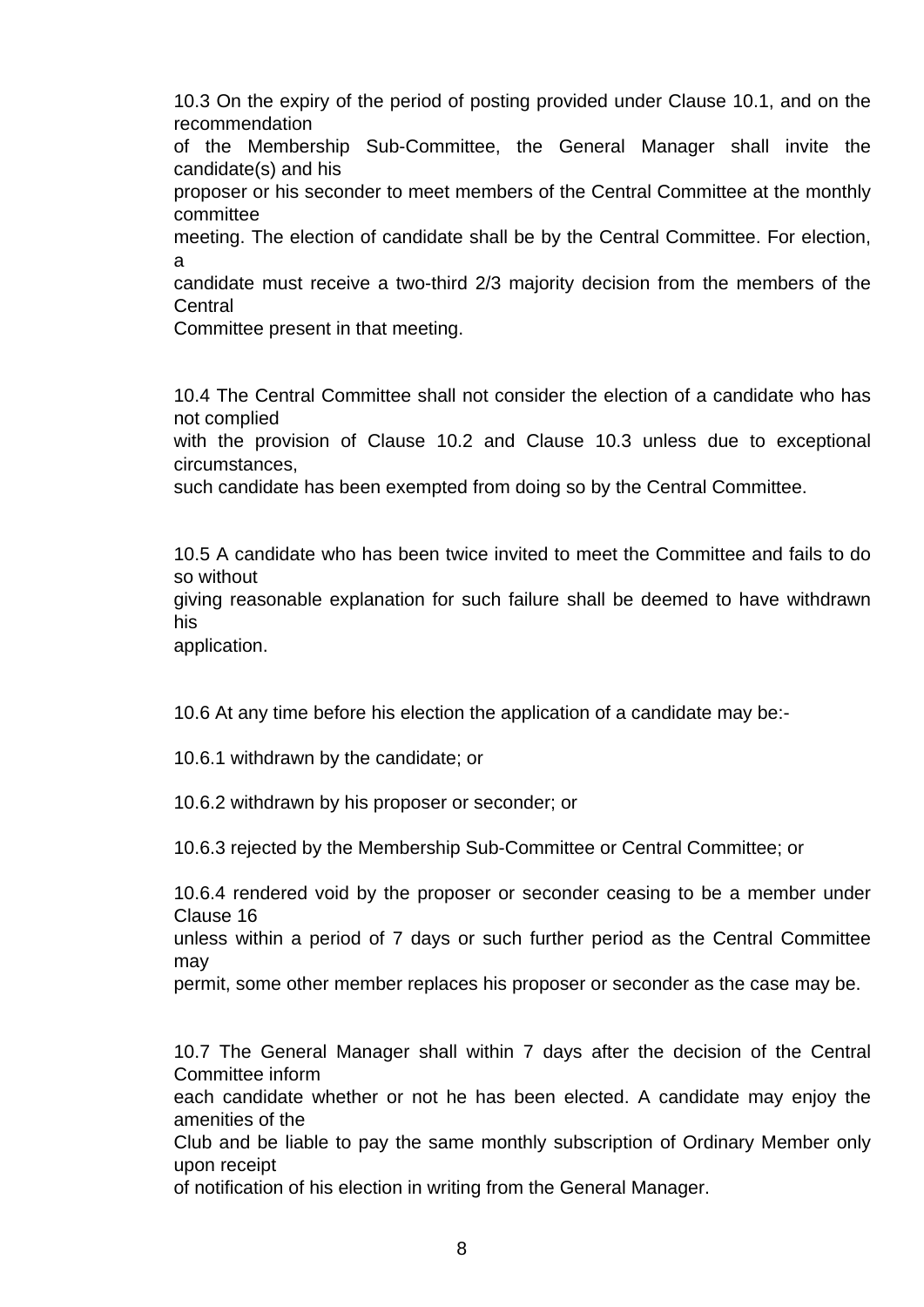# 11 **ENTRANCE FEE AND DEPOSIT**

- 11.1 Honorary Members and Life Members
- 11.1.1 No Entrance fee payable.
- 11.1.2 No deposit payable.

# 11.2 Ordinary Members

11.2.1 A candidate for Ordinary Membership shall pay an Entrance Fee of RM16, 000.00 on

application.

11.2.2 A candidate for Ordinary Membership shall pay on application a further sum equivalent

to 10% of the Entrance Fee as a refundable deposit towards his contingent liabilities with the Club and upon the withdrawal or rejection of his application or the

cessation of his membership for whatever reason the deposit shall be refunded to him

free of interest but after deducting such liabilities as may be due from him to the Club.

11.2.3 If an application is withdrawn by the candidate or proposer or seconder, only 50% of

the Entrance Fee shall be refunded without interest.

11.2.4 If an application is rejected under Clause 10.6.3 or 10.6.4 then a full refund without interest shall be made.

#### 11.3 Nominated Members

11.3.1 No Entrance Fee payable

11.3.2 Deposit payable - 10% of prevailing Entrance Fee for Ordinary Member.

11.3.3 Nominated members shall have the right to apply for conversion of his membership to

that of an Ordinary Member in accordance with clause 9.1 and shall on application be

required to pay an entrance fee equivalent to 50% of the prevailing fee provided under Clause 11.2.1 and shall be subjected to Clause 10.

11.4 Associate Members

11.4.1 No Entrance Fee payable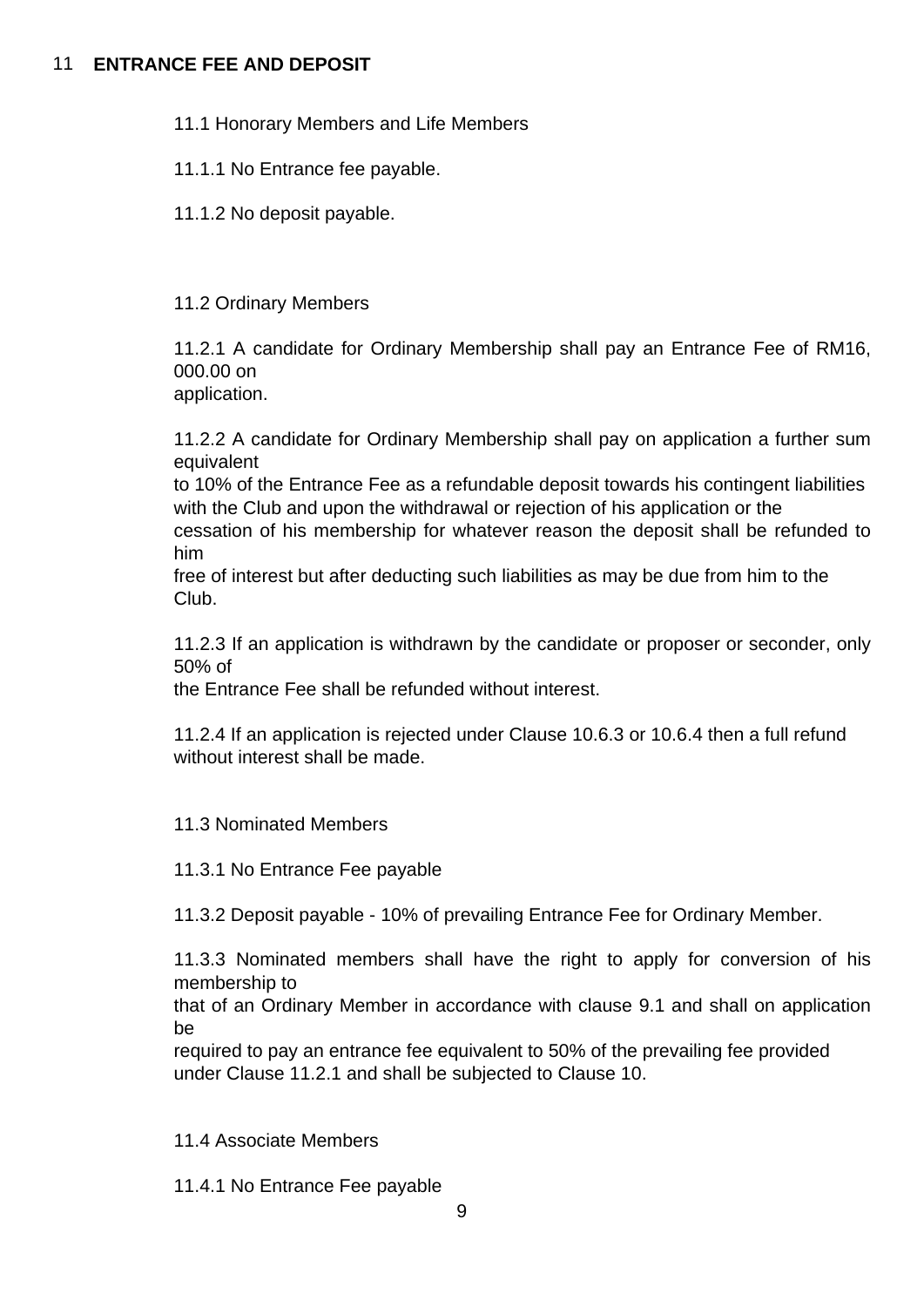11.4.2 Deposit – To transfer and to maintain that of the deceased spouse at the time of

application.

11.4.3 An Associate Member shall have the right to apply for conversion of her membership

to that of an Ordinary Member and on application for conversion, shall pay the entrance fee for Ordinary Membership prevailing under Clause 11.2.1 and shall be subjected to Clause 10.

11.5 Visiting Members

11.5.1 No Entrance fee payable

11.5.2 A candidate for Visiting Membership shall pay on application a sum of RM1,000.00 as

a refundable deposit towards his contingent liabilities with the Club and upon cessation of his membership, the deposit shall be refunded to him free of interest after deducting such liabilities as may be due from him to the Club.

11.6 Corporate Members

11.6.1 Registered Corporation

RM18,000.00 (for 5 years).

11.6.2 Nominee Fee

RM5,000.00 for each Corporate Right.

# 12 **SUBSCRIPTION**

12.1 Honorary Members and Life Members

No subscription payable.

12.2 Senior Members

12.2.1 Residing in Malaysia

Subscription: 60% of that payable by Ordinary Members.

12.2.2 Residing outside Malaysia

Subscription: 60% of that payable by Ordinary Members.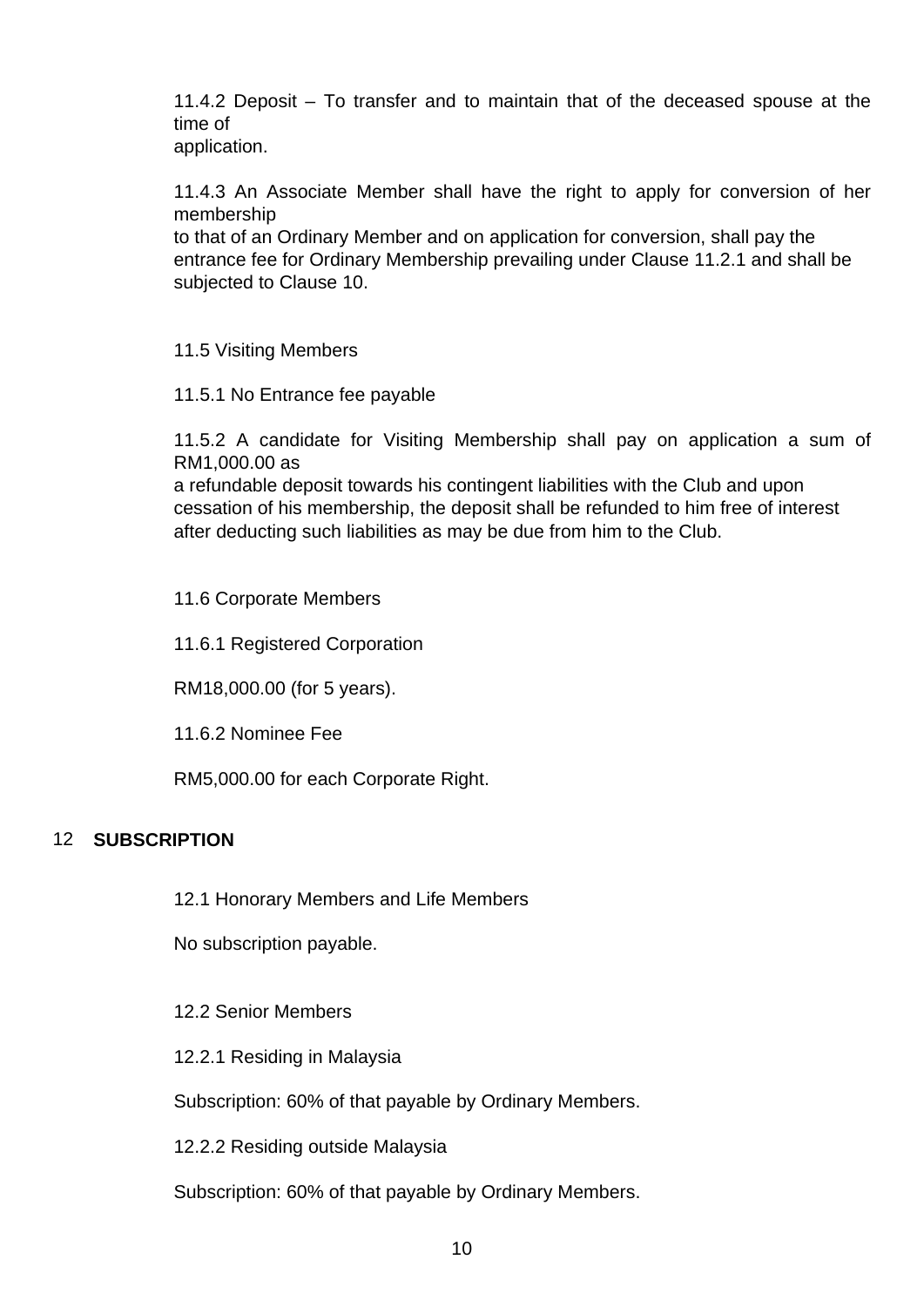The subscription for members under Clause 12.2.2 shall be payable in advance every quarterly and such members shall receive their statement of accounts quarterly and shall not be sent the Club Bulletin.

12.3 Ordinary Members & Nominated Members

12.3.1 Residing in Malaysia

Subscription: RM60.00 per month

12.3.2 Residing outside of Malaysia.

Subscription: RM36.00 per month

The subscription of the members under Clause 12.3.2 shall be payable in advance every quarterly

and such members shall receive their statement of accounts quarterly and will not be sent the

Club Bulletin. Clause 12.3.1 applies when a member under Clause 12.3.2 returns to Malaysia.

12.4 Associate Members

Subscription: The existing rate before the demise of the member.

#### 12.5 Junior Members

12.5.1 Residing in Malaysia

Subscription: RM25.00 per month

12.5.2 Residing outside Malaysia.

Subscription: RM15.00 per month

Clause 12.5.1 applies when a member under Clause 12.5.2 returns to Malaysia.

12.6 Visiting Members

Subscription: RM300.00 per month

12.7 Corporate Members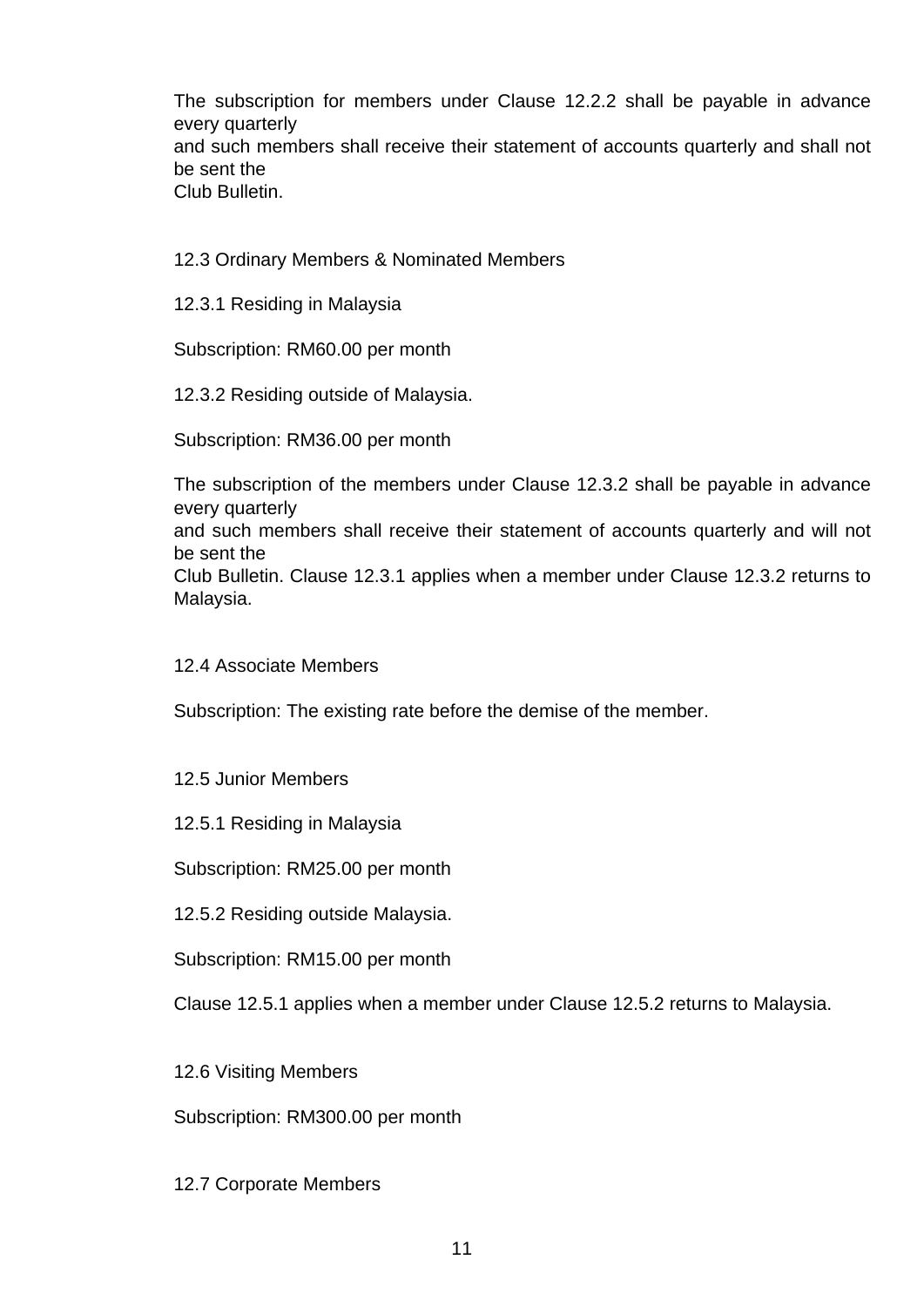#### 13 **MEMBERSHIP PRIVILEGES**

13.1 Life Members, Senior Members, Ordinary Members, and Nominated Members are entitled: -

13.1.1 to the use of the Club facilities and to participate in the Club activities;

13.1.2 to nominate candidates for membership in accordance to Clause 9.1.

13.1.3 to transfer his membership (except Nominated Membership) in accordance to

Clause 9.2;

13.1.4 to nominate or to second member for Central Committee in accordance to Clause 2

2.4 and to hold office in accordance to Clause 22.3;

13.1.5 to introduce guests to the Club; and

13.1.6 to attend and vote at any General Meetings.

13.2 Honorary Members, Corporate Members, Associate Members, Visiting Members and

spouses of Honorary Members, Ordinary Members, Corporate Members, Nominated and

Visiting Members are entitled: -

13.2.1 to the use of the Club facilities and to participate in the Club activities;

13.2.2 to introduce guests to the Club;

13.2.3 to attend but not allowed to vote or introduce any motion, or to nominate or second

any members for election at any General Meetings;

13.2.4 Not allow to nominate or second candidates for membership.

13.2.5 Only Associate Member is allowed to nominate or second candidates for membership pursuant to Clauses 8.8.1 or 8.8.2 and to transfer his membership in accordance with Clause 9.2

13.3 Junior Members are entitled to the same privileges as Ordinary Members except those of

introducing guests to the Club, nominating candidates for membership or Central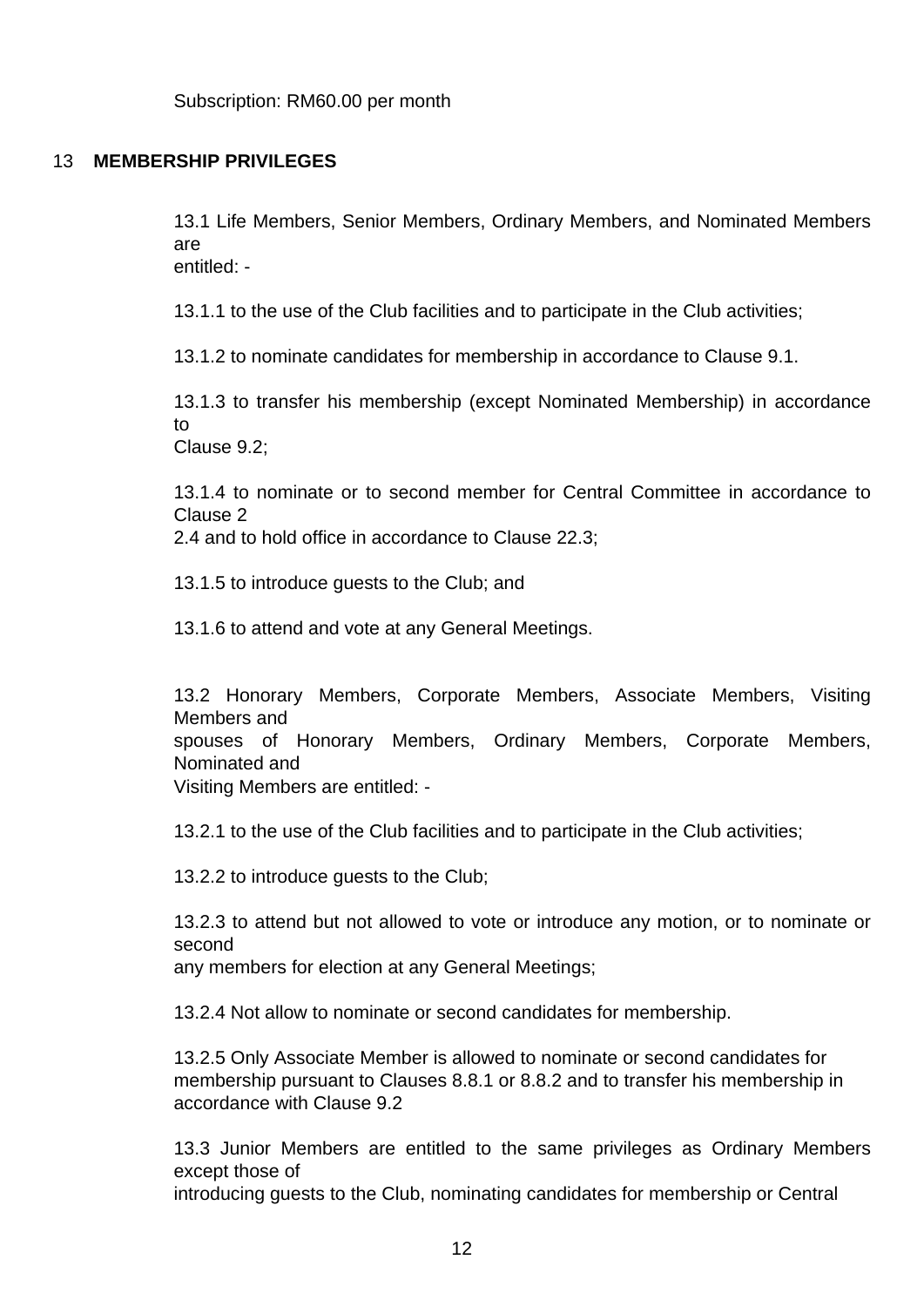Committee, attending and voting at any General Meetings.

13.4 Members' children under the age of 18 years may make use of the Club facilities without

payment of entrance fee and subscription but shall be subjected to any restrictions contained

in this Constitution and the Byelaws. Children under 12 years must be accompanied at all

times by an adult member, who shall be responsible for the welfare, safety and good

behavior of such children.

# 14 **MEMBERS' ACCOUNTS AND DUES**

14.1 Members' accounts will be rendered monthly before the fifteenth (15th) day of each calendar month. The accounts shall have been made up to the last day of the previous calendar month. Accounts must be settled in full by the last day of the month in which they are presented.

14.2 Non-Payment of Accounts:

14.2.1 Members who fail to settle their accounts in full by the last day of the month in which the accounts are presented will automatically be charged a surcharge of two per cent (2%) of the outstanding amount.

14.2.2 Such Members will be sent a notice marked "First Reminder" requiring payment

within 14 days from the date of dispatch. If payment is not made a further notice marked "Second Reminder" will be sent requiring payment within 7 days from the date of dispatch and credit facilities will be withdrawn. If the accounts remain outstanding a final notice marked "Final Reminder" will be sent requiring payment within 7 days from the date of such dispatch.

14.2.3 If payment in full is not made within the period specified in the final notice, such Members will become liable to be posted as defaulters on the Club notice board and in the Club bulletin.

14.2.4 In the event that a defaulter fails to pay the sum owed to the Club including the defaulter administrative charge within 28 days after the date of such posting such member shall forthwith cease to be a member of the Club.

14.2.5 Whenever a notice by registered post is sent to a member under this Rule, the member concerned will be charged for the cost of such postage.

14.2.6 The onus shall always be on the members to ensure that their accounts are properly conducted.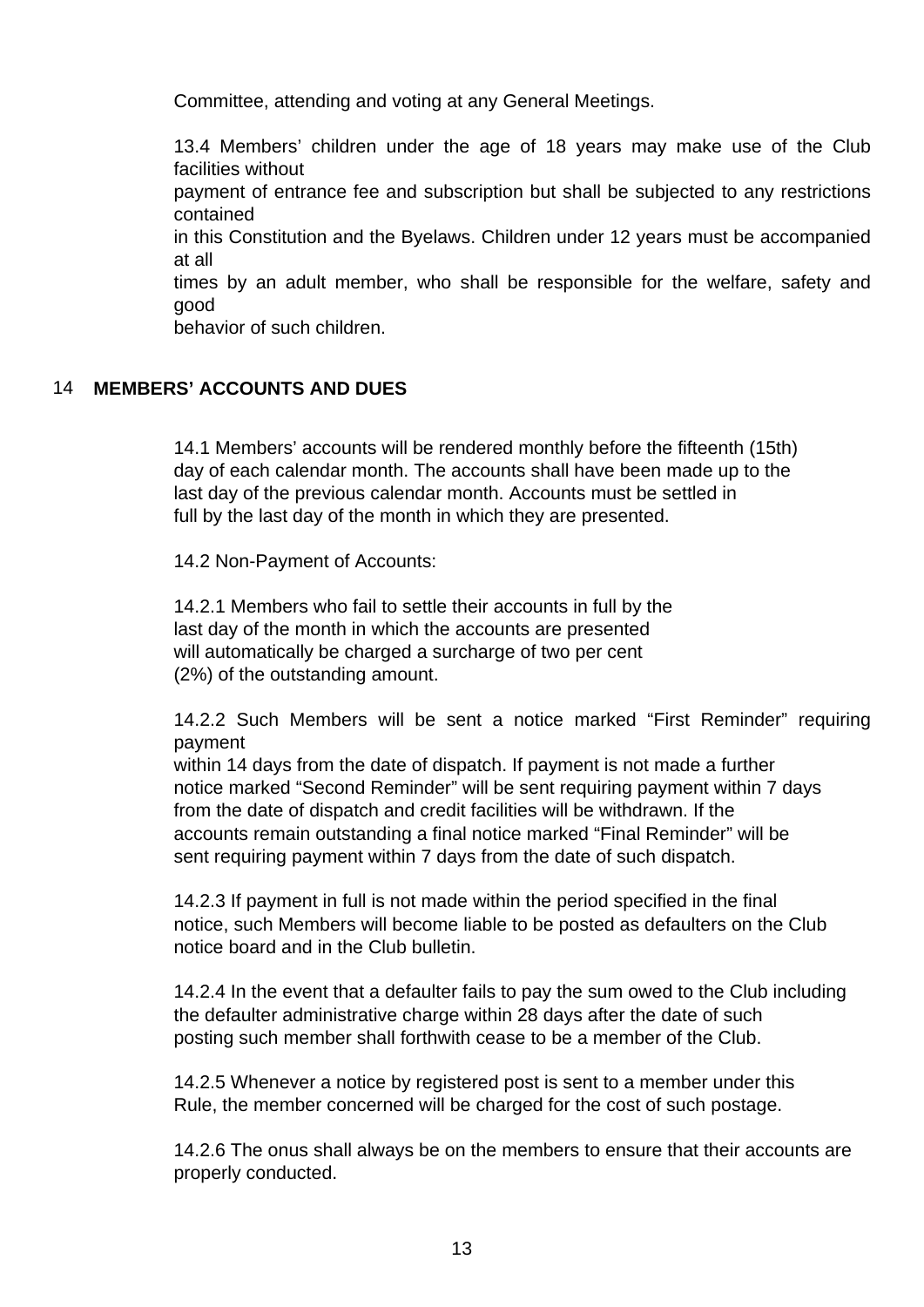14.2.7 Upon payment of all his dues to the Club, a defaulter may submit a written request together with an explanation for the non-payment for re-instatement of his membership and subject to Clause 16.4.

#### 15 **RESIGNATION**

Any member may resign as a member on giving 2 weeks' notice in writing to the General Manager. Such member shall pay his subscription for the month in which his resignation takes effect and his resignation shall not be effective until all dues to the Club have been paid.

# 16 **CESSATION OF MEMBERSHIP AND REINSTAMENT**

16.1 A member shall ceased to be a member and his name shall be removed from the

list of members of the Club in the event of the member's:

16.1.1 death; or

16.1.2 resignation; or

16.1.3 transfer his membership under Clause 9.2; or

16.1.4 name as a Nominated Member is removed by the Perak State Government; or

16.1.5 name is posted as a defaulter under Clause 14.2.3; or

16.1.6 adjudicated a bankrupt or make a composition or arrangement with his creditors under the provisions of any statute; or .

16.1.7 shall be convicted of an arrestable offence under the penal code; or

16.1.8 expulsion under Clause 25.8.5.

16.2 Associate Membership shall cease upon re-marriage.

16.3 A member so ceasing to be a member shall forfeit all his rights and privileges and all claims upon the Club, its properties and funds, but he or his estate shall continue to be liable to any liabilities and obligations to the Club undertaken or incurred while he was a member whether liquidated or continuing or whether in respect of himself or some other person.

16.4 Subject to this Constitution and any other statutory requirements, all requests for reinstatement of membership shall be at the absolute discretion of the Central Committee and shall be subject to such conditions as the Central C Committee deems fit. All requests for reinstatement shall be decided in a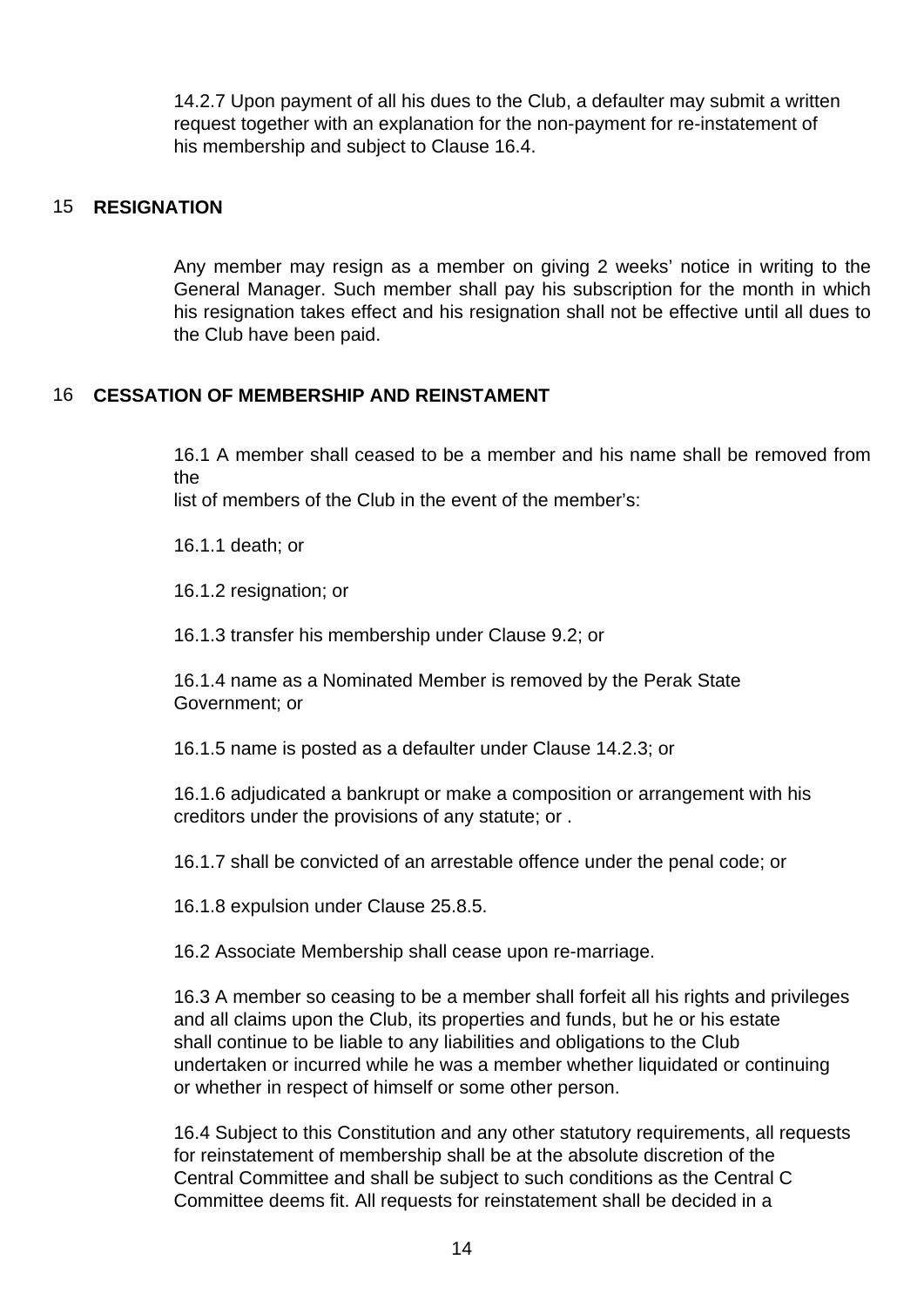Central Committee meeting and 3/4 of the members present at that meeting must approve the request for reinstatement.

# 17 **ANNUAL GENERAL MEETING**

17.1 The Annual General Meeting shall be held once in every year within 6 months after the end of the financial year of the Club at a place, time and date to be determined by the Central Committee for the following purposes:-

17.1.1 Call to order and Chairman's Address;

17.1.2 To confirm the Minutes of the previous Annual General Meeting;

17.1.3 To receive the Report of the Central Committee for the preceding year on the affairs of the Club;

17.1.4 To receive and if approved, accept the Audited Accounts and the report of the Auditors thereon;

17.1.5 To elect a President, a Vice President and members of the Central Committee;

17.1.6 To elect Auditors for the year; and

17.1.7 To transact any other business of which at least 14 clear days' notice in writing has been given.

# 18 **EXTRAORDINARY GENERAL MEETINGS**

18.1 An Extraordinary General Meeting shall be convened by the Central Committee at the written request of not less than 200 Members who are eligible to vote (Clause 13.1.6) or by the Central Committee itself when deem necessary.

18.2 An Extraordinary General Meeting requisition by Members shall be convened on a date within 30 days of receipt of such requisition.

#### 19 **NOTICE OF GENERAL MEETINGS**

19.1 Notice of every General Meeting shall be posted to all members who are eligible to attend (Clauses 13.1.6 and 13.2.3) on the active list of Membership of the Club at least 21 clear days before the Meeting and shall be displayed on the Club Notice Board for the same period.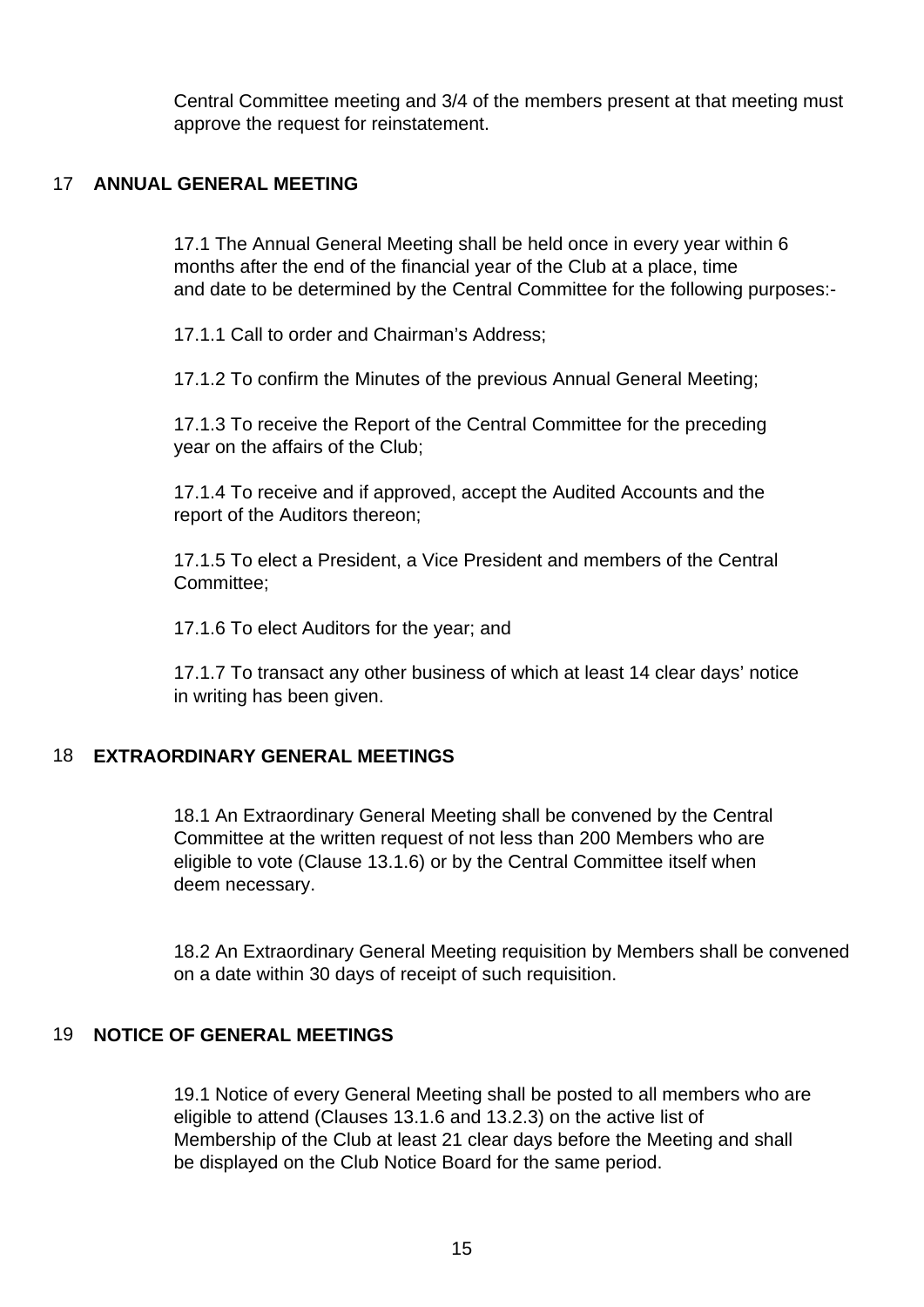19.2 The Notice of such meeting and shall specify the matters to be decided and decisions shall be confined to the matters specified.

19.3 Notice of every Annual General Meeting shall be accompanied with the audited statement of accounts of the preceding financial year.

19.4 The accidental omission in giving notice of any meeting to, or the nonreceipt of such notice by any of the members shall not invalidate any resolution passed or things done at any meetings.

#### 20 **QUORUM**

20.1 The quorum at the Annual General Meeting shall be 30 members who are eligible to vote while that for the Extraordinary General Meeting 200 members who are eligible to vote.

20.2 If, within half an hour from the time appointed for the meeting a quorum is not present, the Meeting if convened upon requisition of members, shall be dissolved and all matters shall be deemed to have been rejected. In any other case, it shall stand adjourned to the same day in the following week at the same time and place, and if at the adjourned Meeting a quorum is not present within half an hour from the time appointed for the Meeting, the members present shall form a quorum but they shall not have power to alter the Constitution of the Club, or to make decisions affecting the whole membership.

20.3 The President shall be the Chairman at all General Meetings, or in his absence, the

Deputy President. If both are absent, the Vice-President nominated by the State Government shall be the Chairman or in his absence, the elected Vice-President. If the President, Deputy President and Vice-Presidents are absent, a Central **Committee** 

Member present shall be elected to the Chair.

# 21 **VOTING**

21.1 All motions submitted to a General Meeting shall be decided by a show of hands, provided that if a ballot be requested by 7 or more members present, the Chairman shall order as per request.

21.2 All voting for members of the Central Committee shall be by ballot.

21.3 All members who are eligible to vote shall be entitled to one vote. In the event of an equality of votes the Chairman shall have a second or casting vote.

21.4 There shall be no voting by proxy.

# 22 **CENTRAL COMMITTEE** 16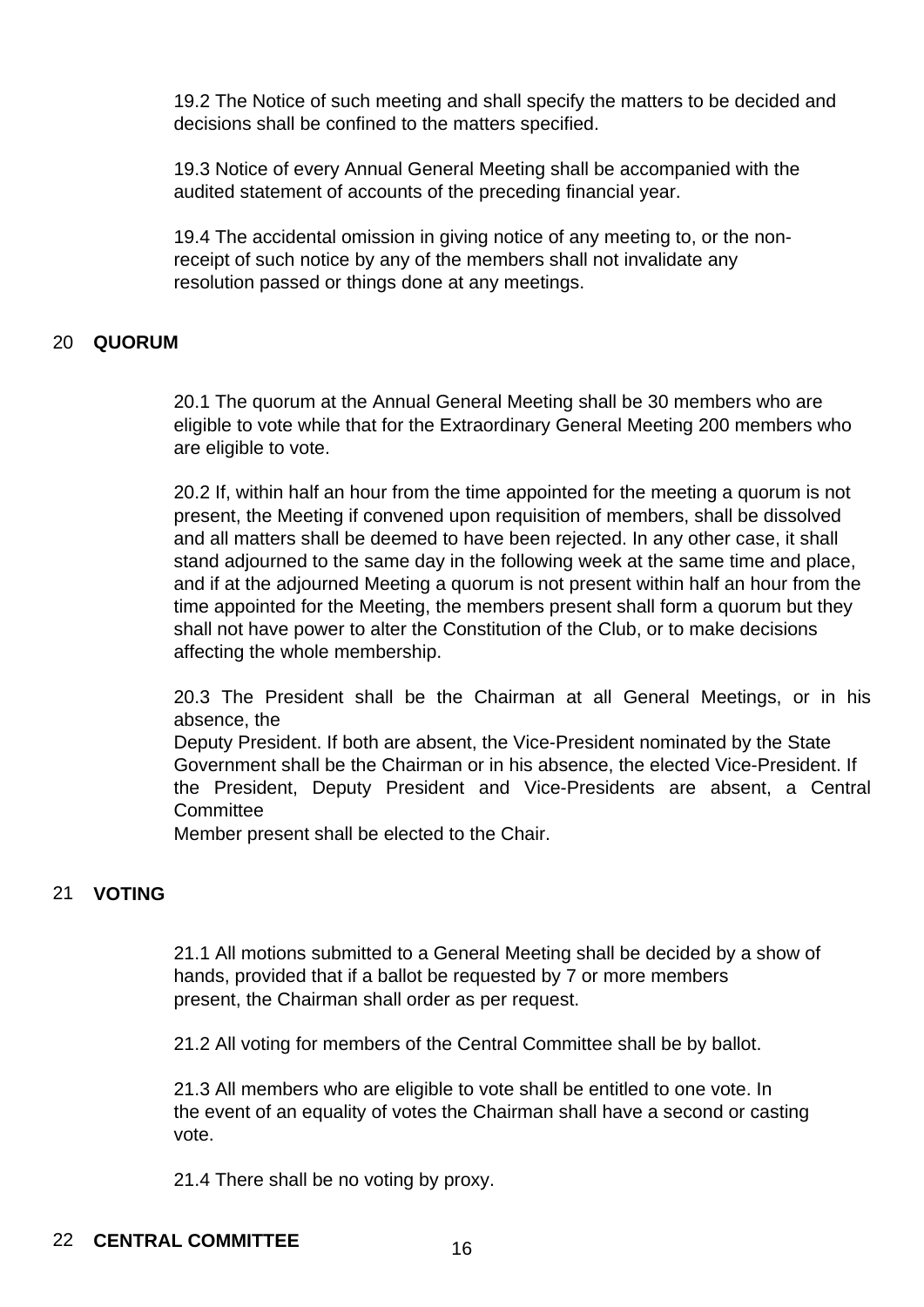22.1 The management of the Club shall be vested in a Central Committee of elected and

nominated committee members which shall be for a term of 1 year consisting of:-

22.1.1 A President;

22.1.2 A Deputy President to be nominated by the State Government from amongst its

Nominated Honorary Members;

22.1.3 2 Vice-Presidents, one of whom shall be nominated by the State Government from among its nominated Honorary Members and nominated Members;

22.1.4 Committee Member for Finance;

- 22.1.5 Committee Member for Bar & Catering;
- 22.1.6 Committee Member for Entertainment;
- 22.1.7 Committee Member for House & Grounds;
- 22.1.8 Committee Member for Swimming;
- 22.1.9 Committee Member for Squash;
- 22.1.10 Committee Member for Badminton;
- 22.1.11 Committee Member for Tennis and
- 22.1.12 Committee Member for Table Tennis

22.1.13 Five (5) other Members, three (3) of whom shall be nominated by the State Government from amongst its Nominated Honorary Members or the Nominated Members.

#### 22.2 Status of Central Committee Members

All members of the Central Committee shall be Malaysian Citizens except for those who have obtained prior written approval from the Registrar of Societies (Clause 22.4.3).

22.3 Eligibility Only members (Clause 13.1.4) who have been members of the Club for at least 3 years shall be eligible to be a member of the Central Committee.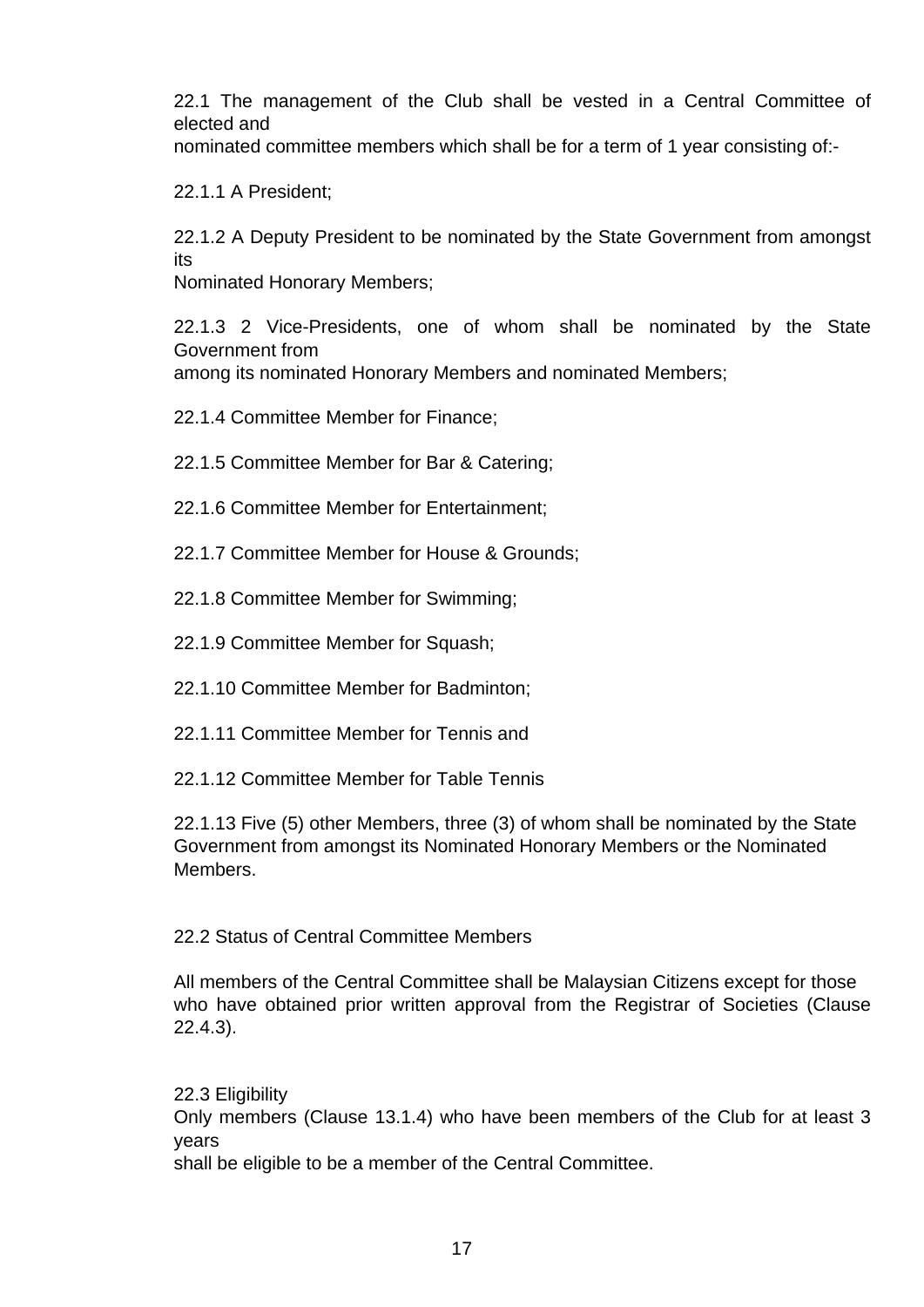22.4 Nomination of Candidates for Central Committee

22.4.1 Only members (Clause 13.1.4) who have been members of the Club for at least

3 years shall be eligible to propose or to second members for the Central Committee.

22.4.2 Nomination of all candidates for office shall be made on an appropriate prescribed

form and must reach the General Manager during office hours and not later than 5.00 p.m. and at least 3 clear days before the Annual General Meeting and the nomination form shall be displayed on the Club Notice Board for the same period.

22.4.3 Non-Citizen who desire to stand for office shall have a written approval from the Registrar of Societies before his nomination is displayed on the Club Notice Board.

22.5 Election

Election for members of the Central Committee shall be by ballot and confine to members

who are eligible to vote, present at the Annual General Meeting.

22.6 Vacancy

Except for the office of the President, Deputy President, Vice-President and nominated

Committee Members, the Central Committee shall have the power without reference to a

General Meeting to fill any office which becomes vacant during the term (Clause 22.1).

22.7 Meetings of the Central Committee

The Central Committee shall hold a meeting at least once a month. The quorum for such

meetings shall be 1/2 the number of elected members. The President, or in his absence,

the Deputy President shall be Chairman of the meeting. In the absence of both, the Vice-

President nominated by the State Government shall be Chairman and if he is also absent,

the elected Vice-President shall be Chairman of the meeting. In the absence of the President, the Deputy President and the Vice-Presidents, the members present shall elect a

Chairman. In the event of any equality of votes, the Chairman shall have a second or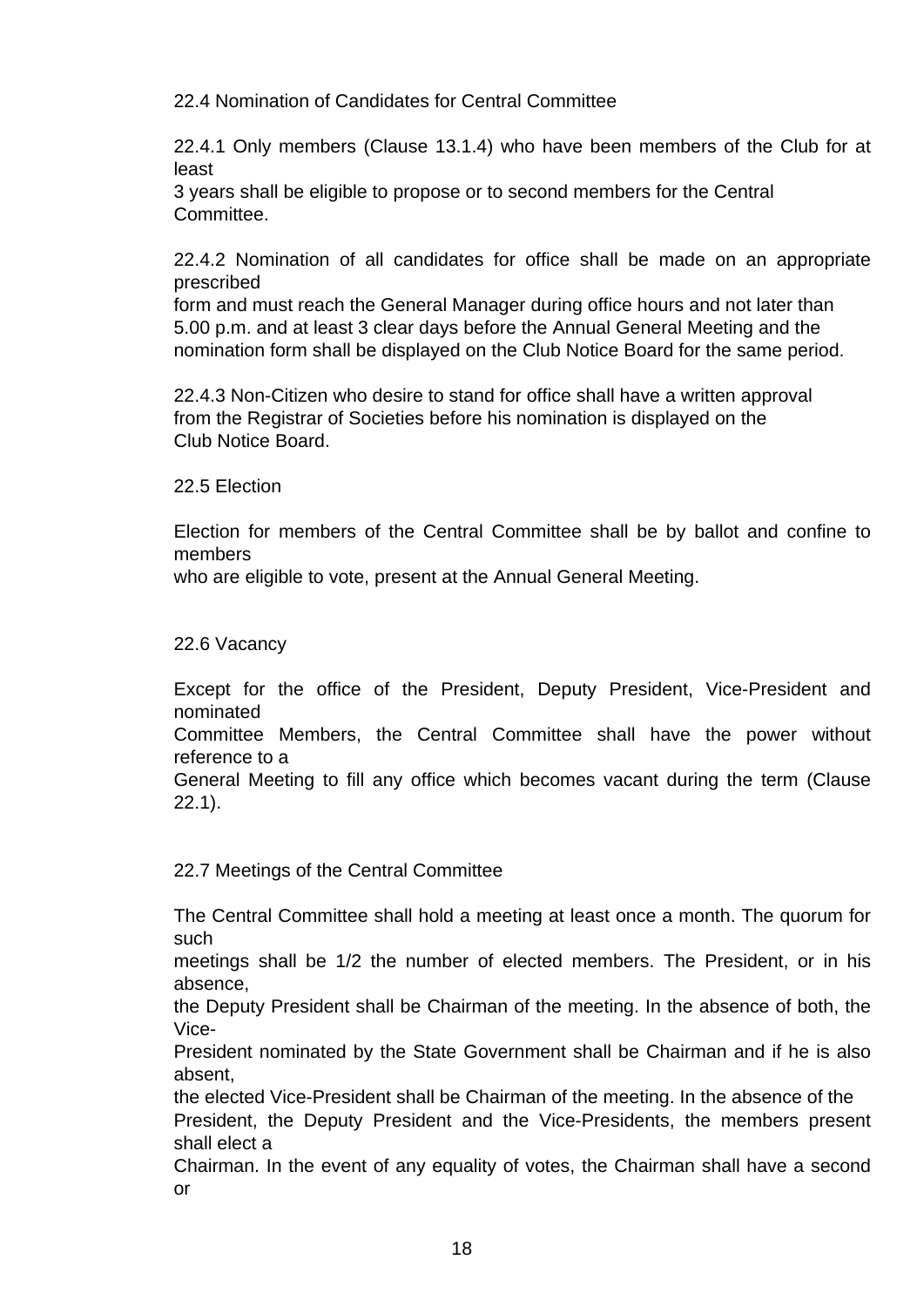casting vote.

#### 22.8 Relinquishment of Office

Upon the happening of any of the following events, a member of the Central **Committee** 

shall, ipso facto, cease to be a member of the same:-

22.8.1 If he absents himself from the meetings of the Central Committee for a period of 3

months without leave of the President or reasonable excuse;

22.8.2 If by notice in writing addressed to the President he resigns his post;

22.8.3 If 3/4 of the members of the Central Committee at a meeting decides to terminate a

member, the President or the elected Vice-President shall sign a notice in writing addressed and posted to him in a pre-paid registered envelope at his last know place of residence that his post has been revoked.

# 23 **POWERS OF THE CENTRAL COMMITTEE**

The Central Committee shall have the following powers:-

23.1 To control the ordinary revenue and expenditure of the Club.

23.2 To approve the general and specific expenditure provided that if the Central **Committee** 

intends to spend more than RM100,000.00 on any one project or item it shall first obtain

the approval of members at a General Meeting.

23.3 To raise or to solicit and administer any funds or donation from its members or the

public or government for the furtherance of the Club's aims and objectives.

23.4 To employ or dismiss employees of the Club including the General Manager on such terms

and conditions as it may determine.

23.5 To appoint new Auditors in the event of the Auditors post becoming vacant, without

reference to a General Meeting, whose remuneration shall be fixed by the Central Committee.

23.6 To make Bye-laws not inconsistent with this Constitution or any amendments thereof and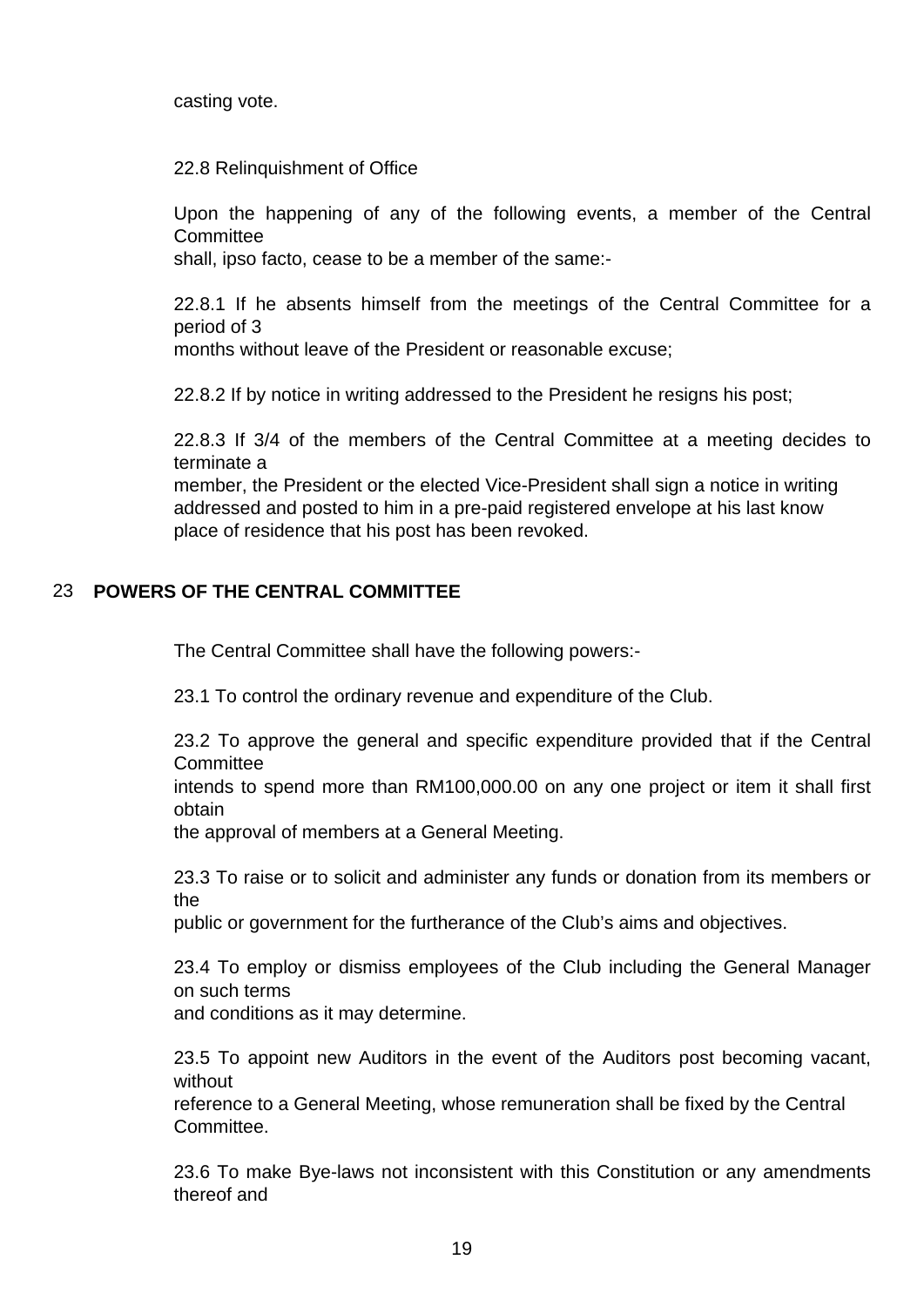to alter or rescind the same. All Bye-laws, alterations and rescissions shall be displayed on the Notice Board in the Club, and shall then become binding on all members

of the Club.

23.7 To form Sub-Committee(s) and shall have the power to appoint any members over the age of

21 years to the Sub-Committee(s) so formed.

23.8 To co-opt 2 members to the Central Committee if and when deemed necessary.

23.9 To close the list of candidates for admission to membership as and when necessary,

provided such closure shall not be extended to members' children.

23.10 To control or restrict the introduction of guests at its absolute discretion.

23.11 To manage and determine discipline amongst all categories of members of the Club

including but not limited to the members' family and guest utilising the facilities of the Club.

23.12 To assess the amount of any damage done to any Club property whatsoever and to require

the member responsible for such damage to pay to the Club the amount of the damage so

assessed.

23.13 To censure, warn, fine, suspend and/or expel a member in accordance with this Constitution.

23.14 To declare by means of Bye-Laws the time when the Club shall be opened and closed daily.

23.15 To grant the use of the Club or any part thereof for games, theatricals or other forms of entertainment.

23.16 To permit on special occasions non-members to make use of the Club premises at the absolute discretion of the Central Committee and shall be subject to such conditions as the Central

Committee deems fit.

23.17 To affiliate the Club with or permit it to become a member (on such terms and conditions as the

Central Committee may from time consider proper and expedient) of any association, body or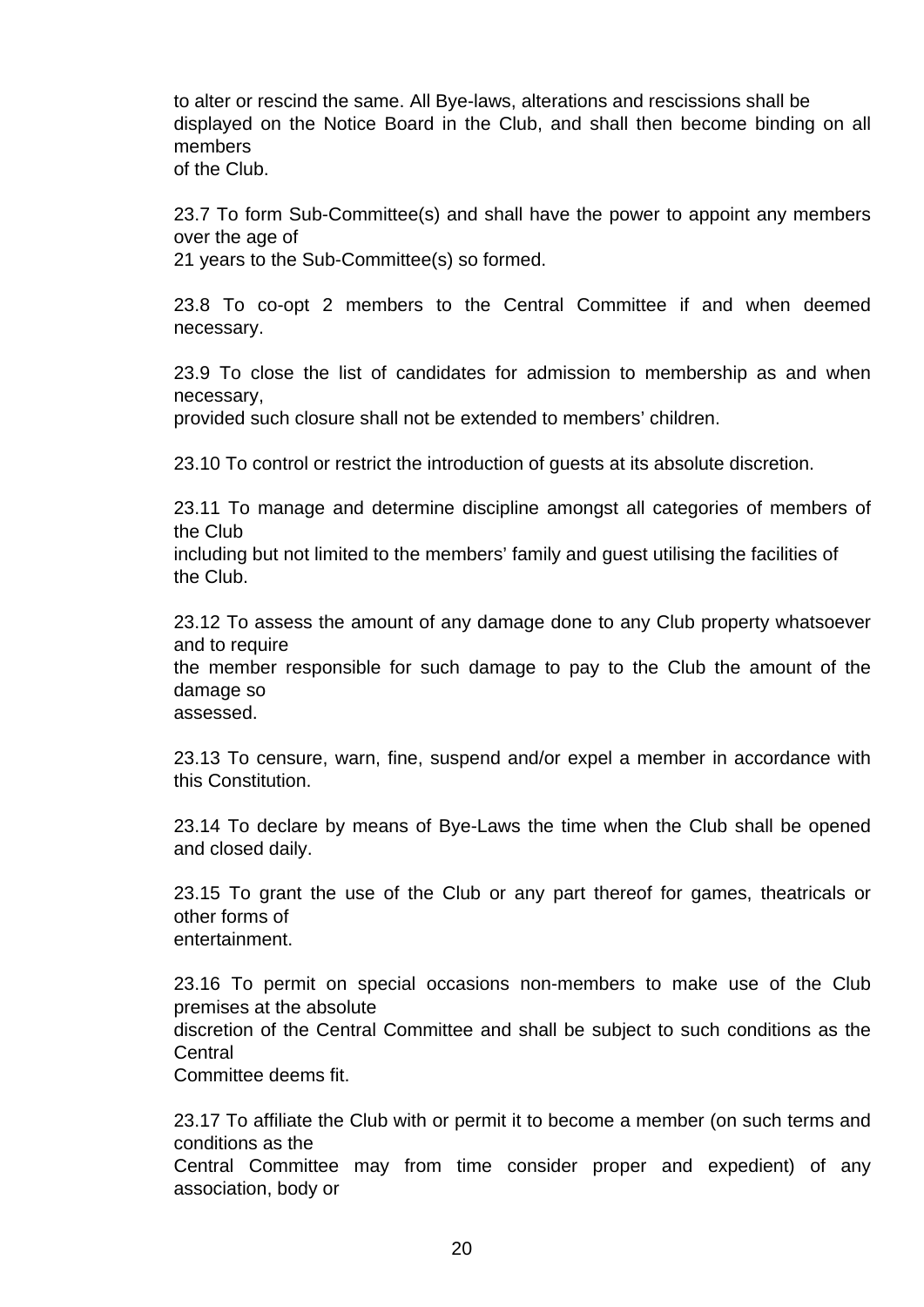group, the furtherance of whose objects is in the opinion of the Central Committee in the best

interest of the Club, and from time to time at the discretion of the Central Committee to

terminate or vary the terms and conditions of any such affiliation or membership.

23.18 To enter reciprocal arrangements with any club whereby the facilities of the Club may be

made available to the members of such other club in exchange for the facilities of the other

club being made available to the members of the Club. The Central Committee may at its

discretion vary or terminate any such reciprocal arrangement.

23.19 To make decision or to take action which in the opinion of the Central **Committee** 

is for the good of the Club but which shall not be inconsistent with this Constitution or

Bye-Laws of the Club.

# 24 **CONDUCT OF MEMBERS AND MEMBERS OF THE CENTRAL COMMITTEE**

24.1 To abide by this Constitution and all other Bye-laws of the Club, which may be passed by the Central Committee from time to time.

24.2 Uphold the good name of the Club and refrain from conducting activities deemed prejudicial to the interests of the Club whether within or outside the premises of the Club.

24.3 To abide to the rules and regulations of the Registrar of Societies and other government regulatory bodies.

# 25 **DISCIPLINARY SUB-COMMITTEE**

25.1 All matters of discipline and disciplinary proceedings thereof shall be vested in the

Disciplinary Sub-Committee. The Disciplinary Sub-Committee shall act independently on all

matters brought before it and shall consist of a minimum of three (3) but not more than 7

members appointed by the Central Committee when the need arises. The Chairman of the

Disciplinary Sub-Committee shall be appointed by the Central Committee.

25.2 For a hearing of a disciplinary matter, the Disciplinary Sub-Committee shall have a panel of not

less than three (3) members, who shall at the end of the hearing, reports its finding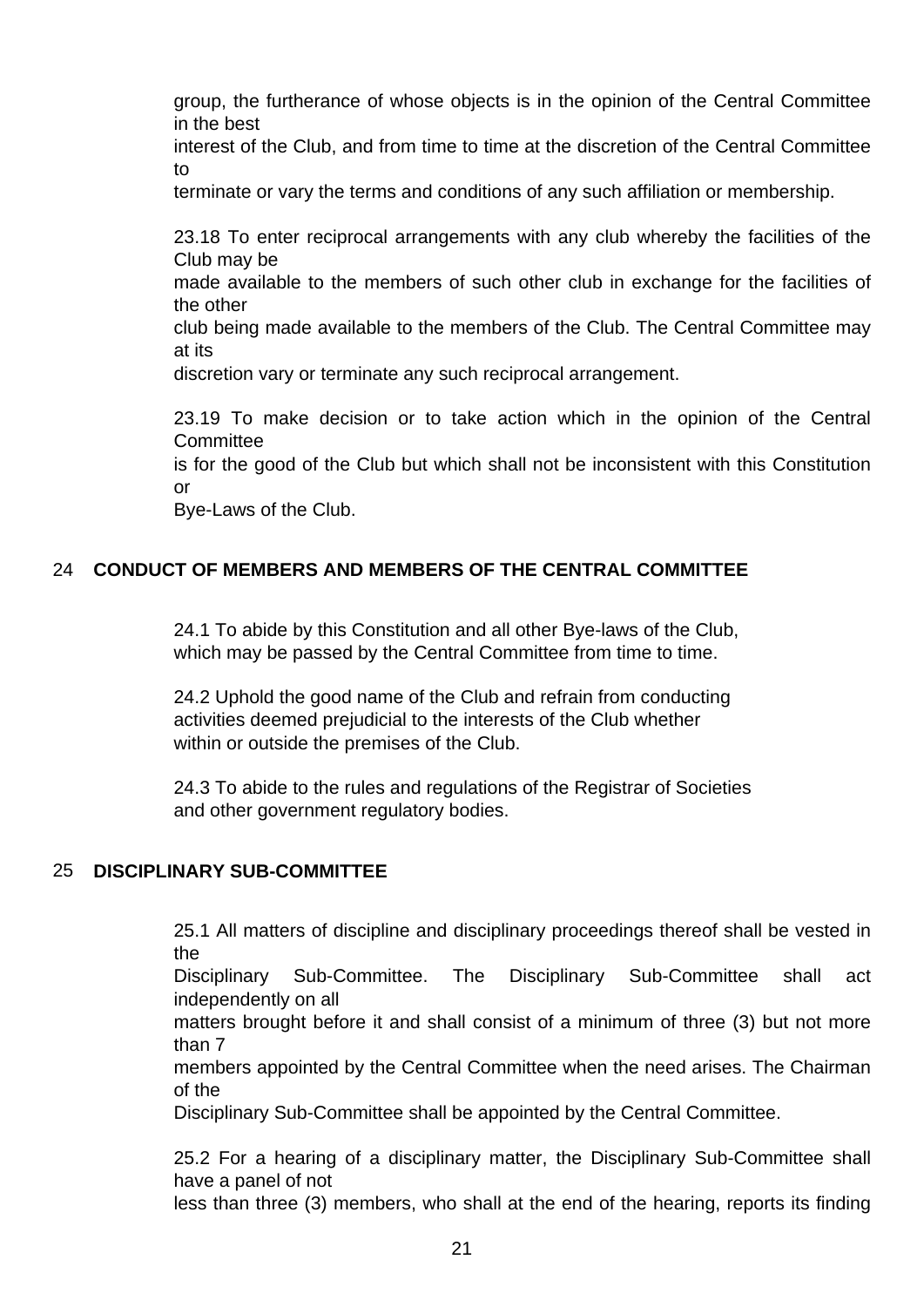and

recommendation in writing to the Central Committee. Disciplinary hearings must comply with the

rules of natural justice.

25.3 The General Manager shall act as Secretary in the Disciplinary Sub-Committee and shall take

minutes or notes of all proceedings but shall not participate in any of the proceedings.

25.4 If at any time the Central Committee shall be of the opinion that a member has disobeyed part of

this Constitution or Bye-laws of the Club or acted in a manner prejudicial to the good order or

to the best interest of the Club or knowingly permitted any person for whom he is responsible to

disobey the same or act in the same manner, the Central Committee may refer him to the

Disciplinary Sub-Committee.

25.5 Within fourteen (14) days where a matter has been referred to the Disciplinary Sub-Committee,

the General Manager shall provide a show cause notice in writing to the member setting out

particulars of such misconduct, why the Disciplinary Sub-Committee should not take action as it

deems fit.

25.6 Such member shall within ten (10) days from the date of the show cause notice give an

explanation in writing addressed to the General Manager why the Disciplinary Sub-**Committee** 

should not take action against him.

25.7 If the Disciplinary Sub-Committee is not satisfied with the explanation given by such member,

the Disciplinary Sub-Committee may give such member a further notice in writing of not less than

7 days duration calling upon him to appear before the Disciplinary Sub-Committee to answer the

complaint(s) made against him.

25.8 If after the member has been given a full opportunity of being heard in his own defence, the

Disciplinary Sub-Committee is of the opinion that the complaint(s) made against the member is

true, the Central Committee may:

25.8.1 Issue to such member a censure or warning in writing as the Central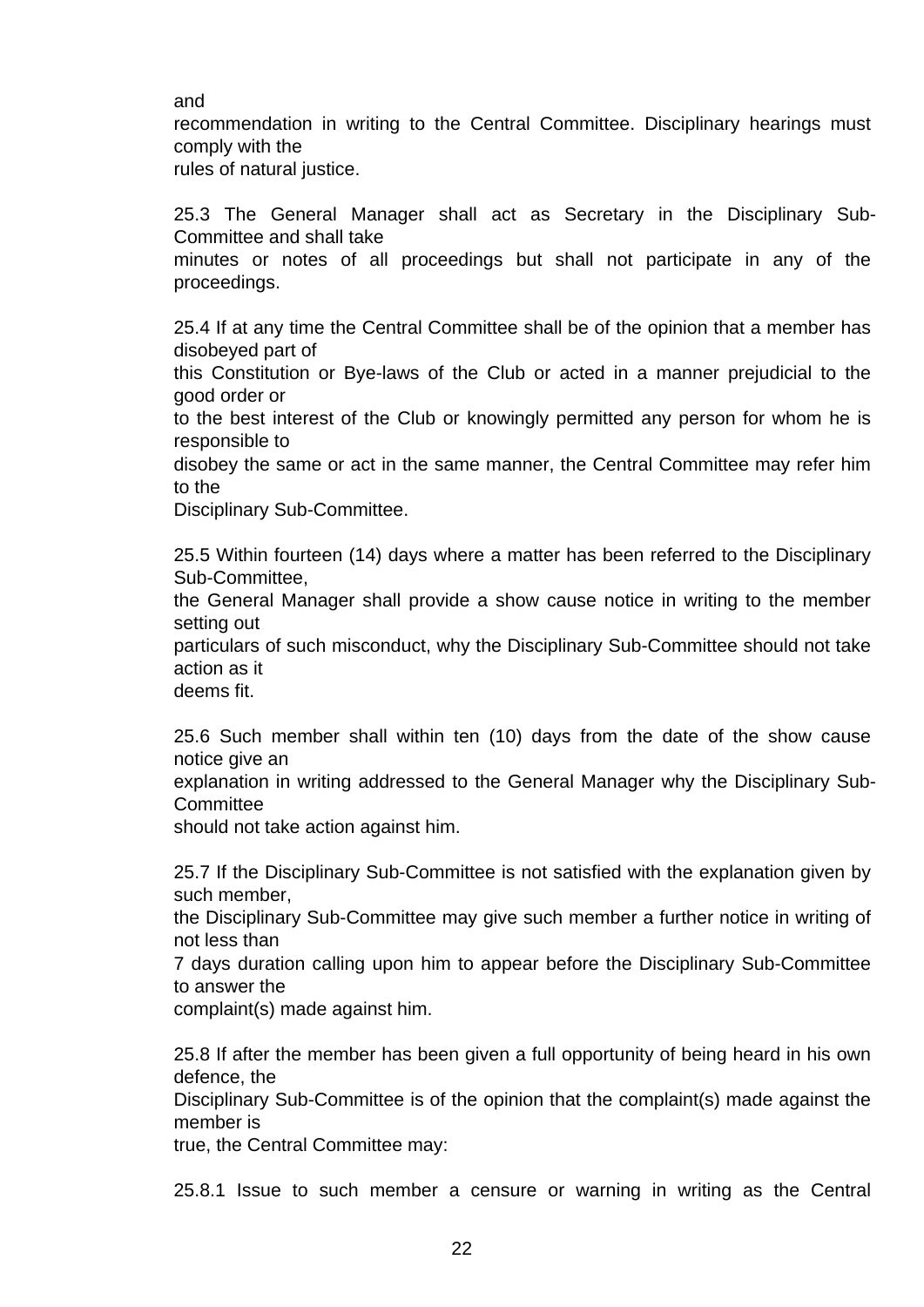Committee deems fit, and/or

25.8.2 Impose a fine not exceeding RM500.00 and/or

25.8.3 Suspend the member for such length of time as the Central Committee deems fit and/or

25.8.4 Invoke Clause 9.2 or

25.8.5 Expel the member from the Club.

25.9 Where a member wishes to appeal against any decision of the Disciplinary Sub-Committee, he must do so in writing to the Central Committee setting out the grounds of his appeal. The appeal shall be lodged with the General Manager within fourteen (14) days from the date of the despatch of the notice of the decision of the Disciplinary Sub-Committee.

25.10 In any appeal before the Disciplinary Sub-Committee, the member shall appear personally and/or together with another member who could assist in his appeal. No legal representation is allowed in any appeal. An appeal shall not be treated as a re-hearing.

#### 26 **TRUSTEES**

26.1 The trustees of the Club shall be the President, the elected Vice President and the Member for Finance for the time being of the Club.

26.2 The immovable properties of the Club shall be registered in the name of the Club, and all instruments relating to that property shall be as valid and effective as if they had been executed by a registered proprietor provided that they are executed by the trustees of the club

26.3 The trustees shall not sell, withdraw or transfer any immovable property of the Club without the consent and authorization of 2/3 of the members who are eligible to vote in a General Meeting.

#### 27 **SUB-COMMITTEE**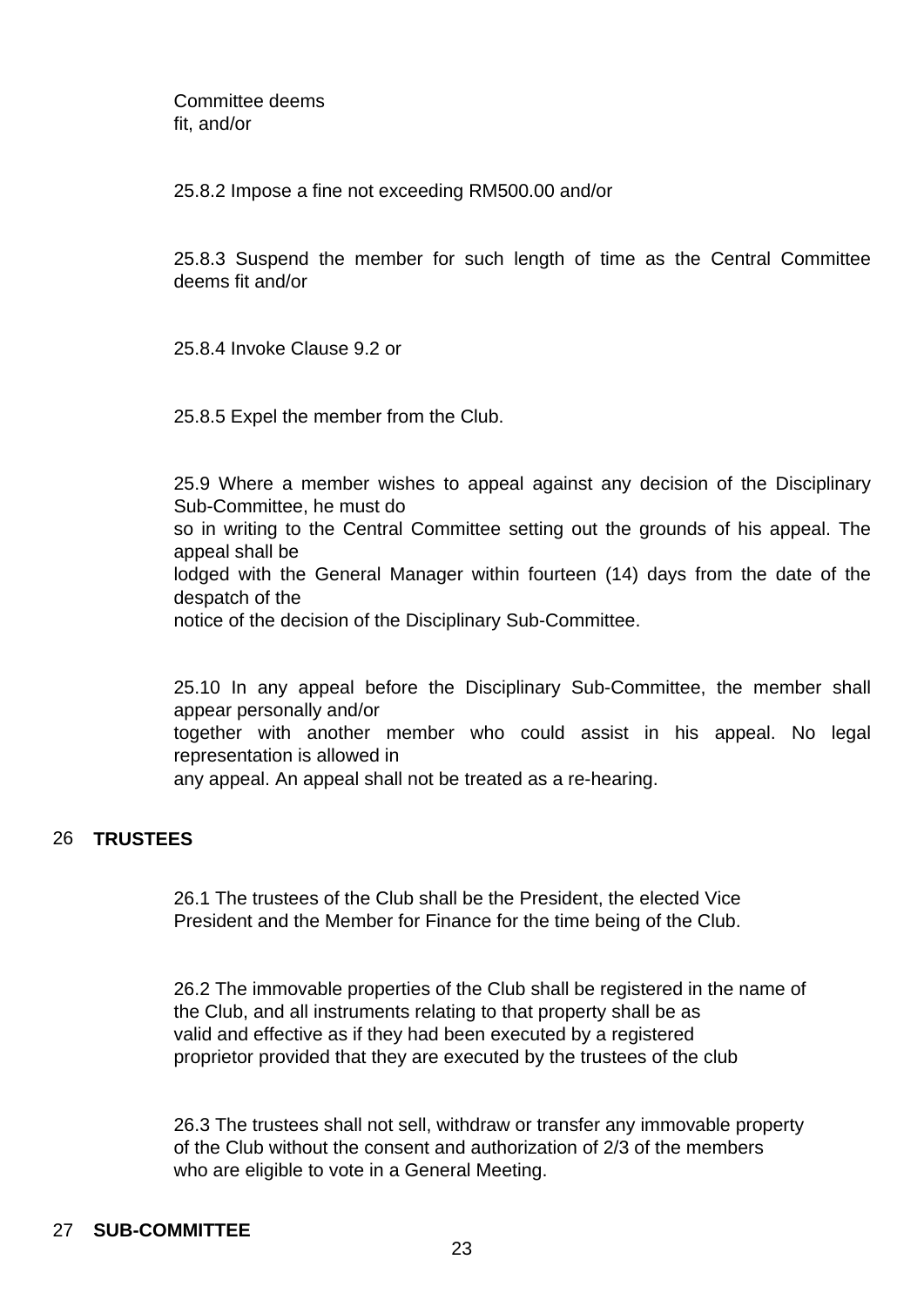The chairman of every Sub-Committee shall be a member of the Central Committee.

#### 28 **ADDRESSES OF MEMBERS**

Every member shall register his address with the General Manager and shall immediately notify the General Manager of any change of address. Any correspondence forwarded to the last registered address of a member shall be considered as correctly addressed.

#### 29 **USE OF CLUB ADDRESS**

No member shall give the address of the Club in any advertisement or use the Club address for business purposes.

#### 30 **PROFITS AND PRIVATE BENEFITS**

No member shall, except for services rendered at the request of the Central Committee, on any pretense or in any manner receive any profit, salary, or remunerations or fee from other members of the Club.

#### 31 **GUESTS**

31.1 Members shall have the privilege of introducing into the Club persons as guests provided that the member introducing guests shall on each day on which such guests make use of the Club enter the guest(s)' name(s) and addresses in the "Guest Book" provided for the purpose.

31.2 Members shall not at any time introduce any person who has been expelled or are defaulters of the Club as guest of the Club.

#### 32 **NOTICES**

32.1 All notices required under this Constitution and/or Bye-Laws are to be issued and signed by the General Manager unless stated otherwise.

32.2 All notices and letters to be given to the members of the Club may be given by prepaid letter addressed to the member at the last registered address which he has furnished to the General Manager and shall be deemed to have been given on the day when such letter is posted.

#### 33 **LIABILITY AND CLAIMS ON THE CLUB**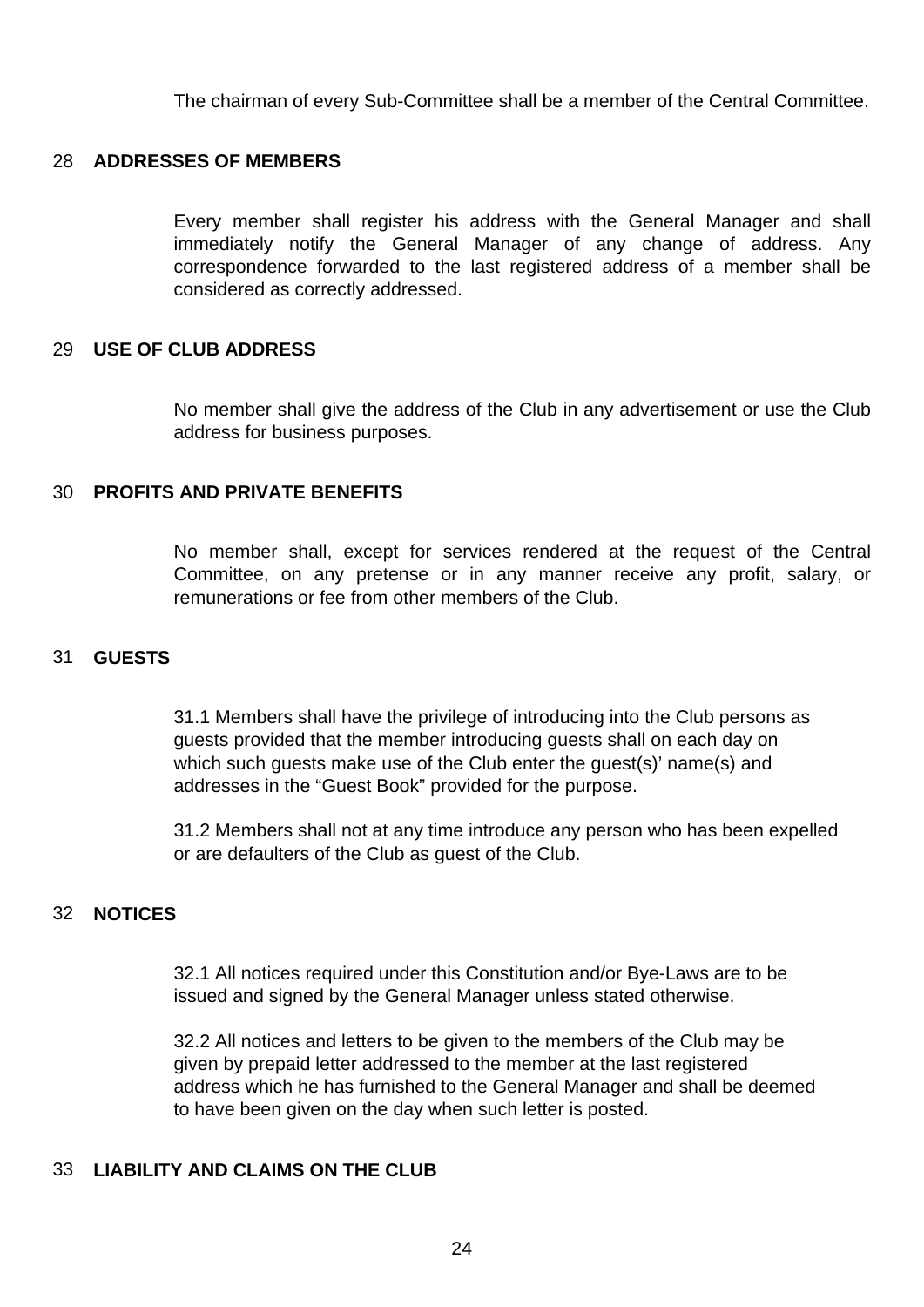33.1 The Club, the members of the Central Committee and the Sub-Committees and

staff including persons whose services are rendered at the request of the Central Committee shall not be liable personally and shall not accept any responsibility in respect of the death or personal injury or any losses and damages suffered to any member or any member of his family or his guests arising in any way out of his membership of the Club or through his use or enjoyment of the Club, its amenities, privileges or other facilities howsoever arising.

33.2 The Club and the members of the Central Committee and Sub-Committees and staff shall

not be liable and shall not accept any responsibility for the loss of or damage to any articles or property whatsoever brought upon the Club premises or grounds or entrusted

to any employee of the Club.

33.3 The Club shall indemnify and keep indemnified all members of the Central Committee,

the Sub-Committee and staff who perform their duties within their scope of work save

for any criminal act or personal act that may be considered defamatory in nature.

# 34 **INTERPRETATION OF CONSTITUTION AND BYE-LAWS**

The Central Committee shall have the power to decide on all questions relating to the interpretation of this Constitution and Bye-Laws of the Club and its decision upon any question of interpretation or upon any matter affecting the Club and not provided for by this Constitution or by the Bye-Laws and regulations made there under shall be final and binding on members.

#### 35 **AMENDMENT OF CONSTITUTION**

This Constitution may be added to, repealed or amended by resolution at any General Meetings and not otherwise. Notice of any proposed alteration, amendment or rescission shall be posted to each members eligible to vote on the active membership list of the Club at least 21 clear days before such General Meeting. The proposal shall be displayed at the Club Notice Board for the same period. Such alterations or amendments if approved in the General Meeting shall take effect from the date of the approval by the Registrar of Societies.

#### 36 **DISSOLUTION OF THE CLUB**

36.1 The Club may be dissolved only by a resolution of a General Meeting of the Club convened in accordance with the provisions of this Constitution provided always that notwithstanding in this Constitution contained:-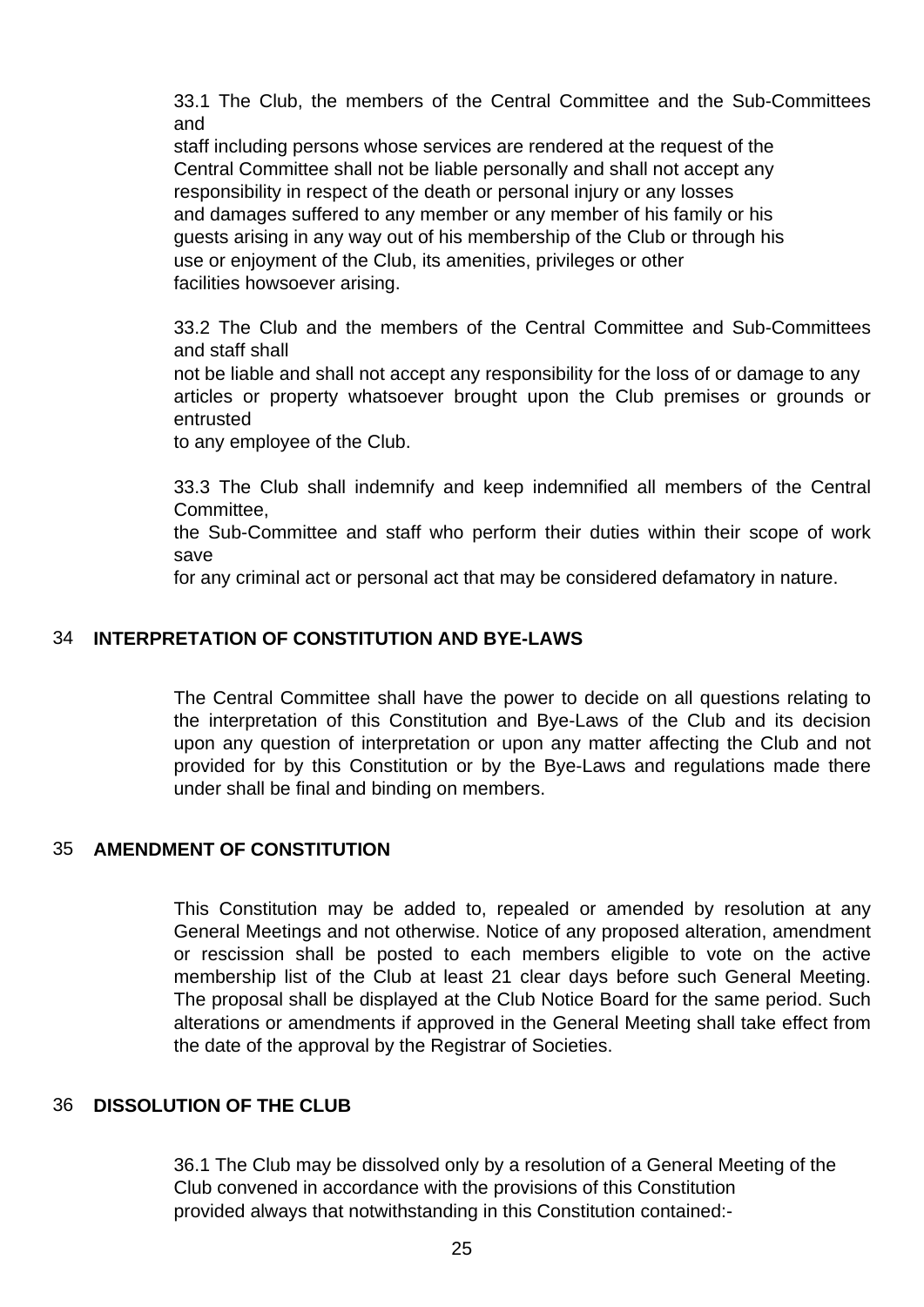36.1.1 The quorum for such a meeting shall be half of the total number of the voting membership of the Club, and

36.1.2 The resolution for dissolution is supported by not less than twothird (2/3) of those present and voting at the meeting.

36.2 In the event of the Club being dissolved as provided above all debts and liabilities legally incurred on behalf of the Club shall be fully discharged and the remaining funds shall be divided equally among the Ordinary Members.

36.3 Notice of the dissolution shall be given to the Registrar of Societies within 7 days of the dissolution.